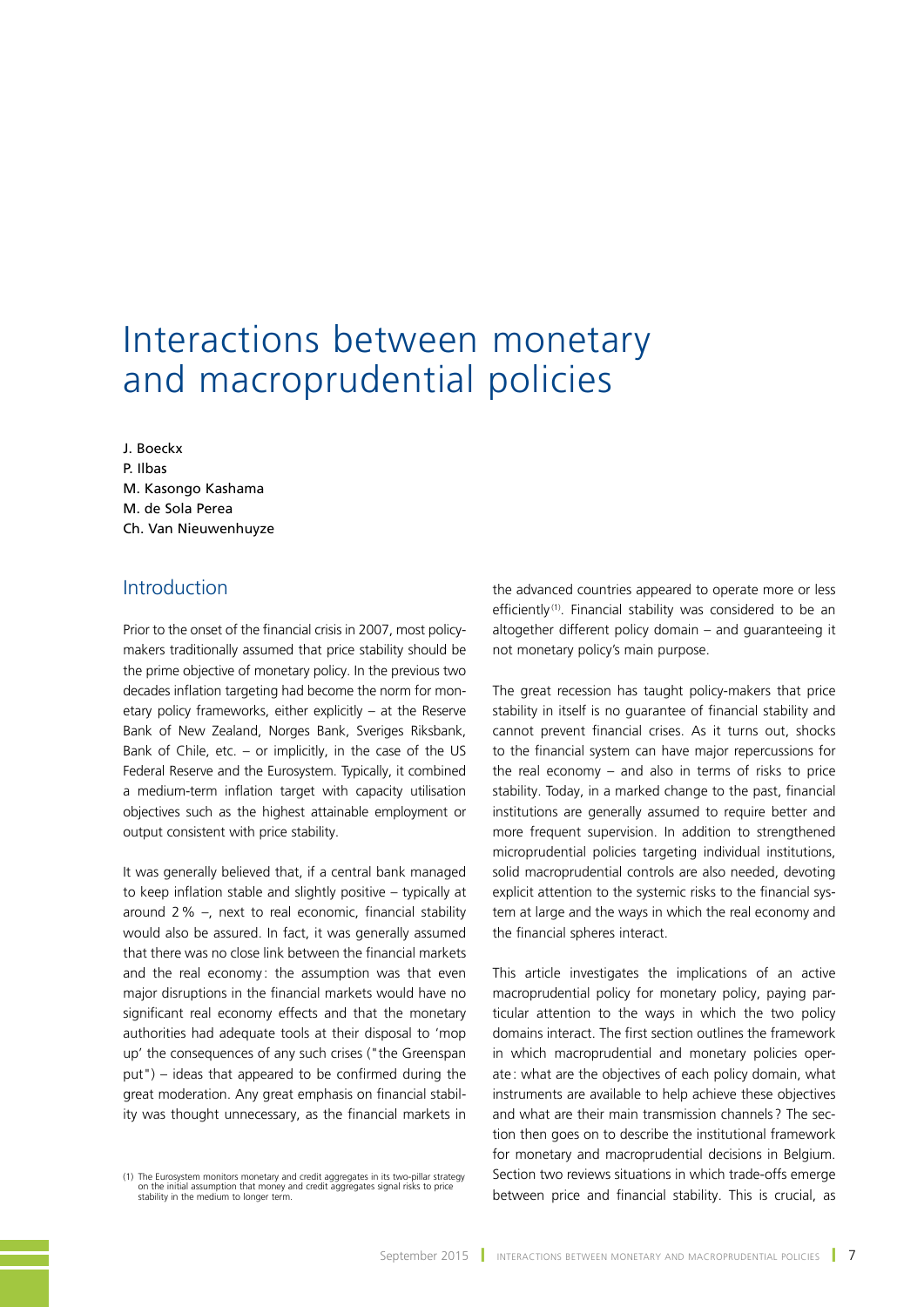these trade-offs between the two key objectives determine the nature of the interactions between monetary and macroprudential policies. Drawing on a theoretical model supported by real-world evidence, the article demonstrates that such trade-offs depend on the shocks that might affect the economy. Against this backdrop, Section three suggests in which cases it might be desirable for monetary policy to "lean against the wind", implying that monetary policy might be used to support macroprudential policy to help achieve financial stability when financial imbalances are widespread, or if sufficiently effective prudential instruments are lacking. The final and fourth section touches upon the challenges currently facing the euro area, outlining the potential trade-offs between the Eurosystem's (non-conventional) monetary policy and financial stability. The article ends with our conclusions.

# 1. Definition and institutional framework

## 1.1 Objectives, instruments and transmission channels

Monetary and macroprudential policies are primarily defined by their objectives. The key target of monetary policy is price stability, which, in the euro area, is specifically described as keeping inflation below, but close to, 2% over the medium term. For its part, macroprudential policy is aimed at financial stability, which the ECB, as part of its prudential oversight function in the euro area, defines as "a condition in which the financial system – intermediaries, markets and market infrastructures – can withstand shocks without major disruption in financial intermediation or in the effective allocation of savings to productive investment"<sup>(1)</sup>.

Based on their respective objectives and in keeping with the Tinbergen rule<sup>(2)</sup>, monetary and macroprudential policies draw on a wide range of instruments. Before 2008, the Eurosystem typically used a single monetary policy instrument: key interest rates. But by changing the composition and/or the size of their balance sheets since the beginning

- (2) The Tinbergen rule states that for each and every policy target there must be at<br>least one policy tool. It is also recommended that available tools are used for the<br>objective on which they have a comparative advantage
- (3) See Cordemans and Ide (2012), among others, for a detailed review of the types<br>of monetary policy instruments used in the advanced economies since the crisis.<br>A comprehensive review of macroprudential instruments is pr most recent financial stability report (*NBB, 2015*).
- (4) See, in particular, Bernanke and Gertler (1995), Bernanke, Gertler and Gilchrist (1999) and Mishkin (2001).
- (5) Banks play an important role to the extent that they solve information asymmetry<br>issues. Frictions in credit markets also imply that loans should be collateralised by<br>the net worth of borrowers. In this context, an ext is inversely related to the net worth of the borrowers – emerges.

of the crisis, central banks in the advanced economies have acquired a second instrument. Macroprudential instruments break down into three separate categories. The first, capital rules, comprises counter-cyclical capital buffers, sectoral capital requirements, systemic risk buffers and leverage ratios. The second category, liquidity rules, includes liquidity ratios such as the liquidity coverage ratio (LCR) and the net stable funding ratio (NSFR). The third and last category, lending limits, encompasses ratios such as loan-to-value caps, loan-to-income caps and debt service-to-income caps, as well as large exposure restrictions<sup>(3)</sup>.

Categories based on objectives and instruments aside, monetary and macroprudential policies closely interact insofar as their instruments affect general monetary conditions and/or specific conditions in the financial sector, and their effects spread simultaneously across the financial system. For a conceptual analysis of this interface, three types of monetary transmission channels may be distinguished – monetary, credit and risk-taking channels – and tied up with the sphere of influence and range of macroprudential instruments.

Monetary channels assume that monetary impulses influence the behaviour of non-financial agents through adjustments between money on the one hand and financial and real assets on the other. These adjustments are reflected in (1) the cost of capital, directly affecting the profitability of real investment; (2) interest rates (including rates charged and paid by banks), which are responsible for substitution and income effects that change the trade-off between current consumption and savings; (3) asset prices in a broad sense (including exchange rates) through portfolio effects. Furthermore, the prospective nature of decisions taken by economic agents means that their expectations regarding real interest rates – and consequently future inflation – influence the transmission of monetary shocks to spending and investment.

Secondly, monetary policy also operates through the credit channels, i.e. the bank lending channel and the balance sheet channel<sup>(4)</sup>. These channels assume that corporations and households acquire investment capital or goods through equity *and* by borrowing. Imperfections in the credit markets, and particularly information asymmetry, are then a key explanation for the leverage of monetary policy. It is precisely these frictions that put banks in prime position in the credit markets and that ensure the existence of a counter-cyclical external finance premium<sup>(5)</sup>. Thus, the central bank's capacity to influence bank lending conditions (bank lending channel), as well as the net worth of borrowers and thereby their external funding premium (balance sheet channel), ensures the transmission of monetary policy through the adjustment

<sup>(1)</sup> ECB (2015).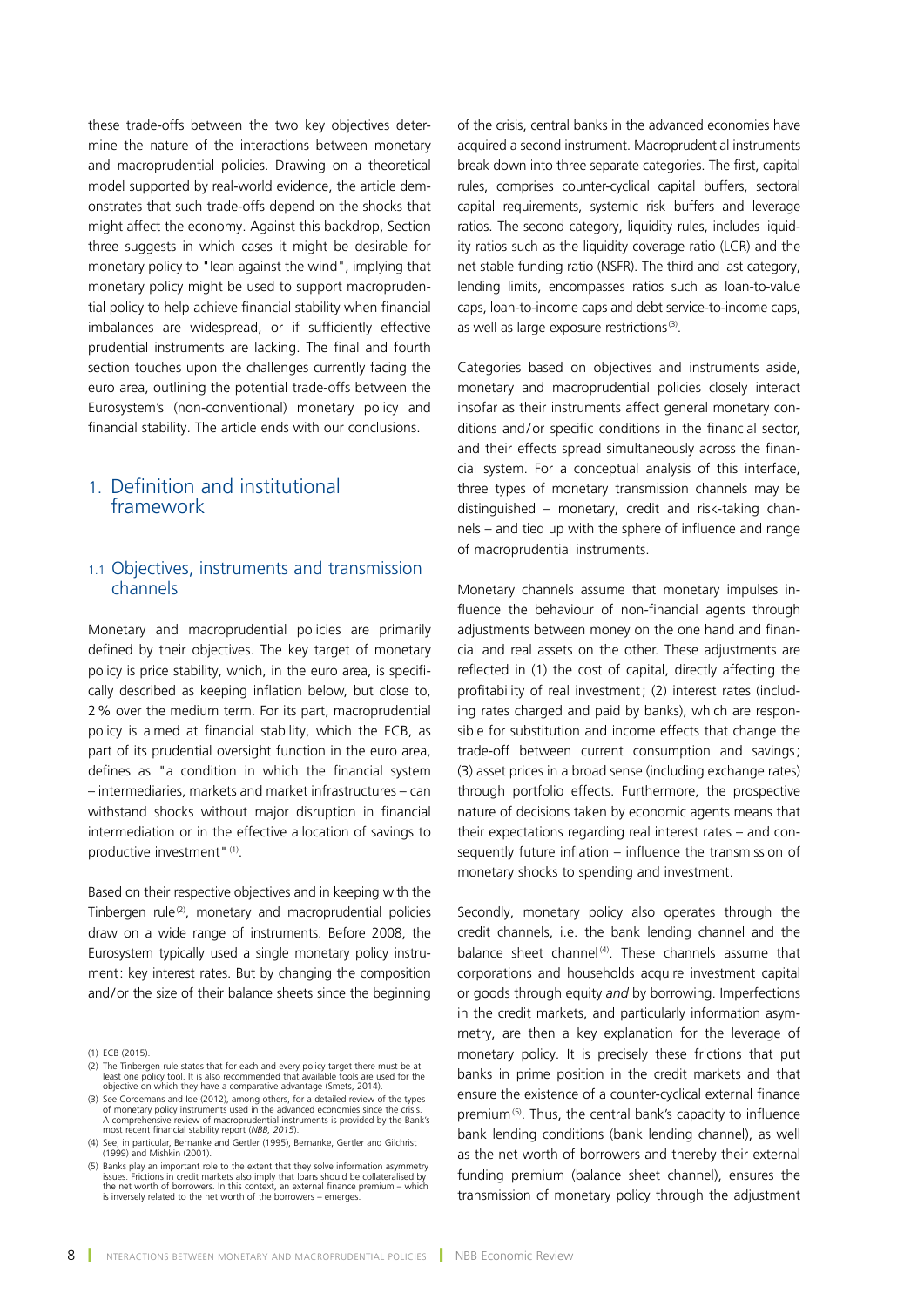

#### **Chart 1** OBJECTIVES, INSTRUMENTS AND TRANSMISSION CHANNELS OF MONETARY AND MACROPRUDENTIAL POLICIES

of banks' debit conditions (rates and other conditions governing new loans and/or the volume of the credit supply). In the more general financial accelerator theory, this monetary policy leverage on credit conditions, as well as on the price of the assets used as collateral by borrowers, sparks second-round effects that extend and enhance the initial monetary impulse<sup>(1)</sup>.

Lastly, the risk-taking channel presupposes that a long period of very expansive monetary policy will encourage economic agents, and particularly banks/financial institutions, to assume more risk, thus influencing the level of activity<sup>(2)</sup>. More specifically, too much confidence on the back of excessively loose monetary policy and a balmy economic environment encourages financial and non-financial investors to take on more risks and build up excessive debt. In addition, a prolonged period of low interest rates might trigger a search for higher-yielding assets on the part of financial institutions and cause them to engage in heavier risk-taking than is desirable for the agent bearing the ultimate risk.

Much like the monetary transmission mechanisms we have just described, macroprudential instruments directly affect financial institutions' balance sheets, particularly

those of banks, their aim being to make institutions less vulnerable to negative shocks as well as to reduce financial systemic risk. The transmission of macroprudential measures takes the shape of adjustments financial institutions make in their behaviour in response to the balance sheet restrictions imposed on them.

Monetary and macroprudential policies can be complementary in as much as financially healthier credit institutions – e.g. better capitalised ones – can ensure a smoother transmission of monetary impulses by way of interest-rate and credit channels. Besides, by reducing the probability of systemic stress, the macroprudential framework supports monetary policy as it lowers the chances of the latter having to address the zero lower bound while financial institutions are highly vulnerable and poorly operating markets pose risks to price stability. Conversely, financial stability may benefit from a decision to implement monetary policy instruments in response to some financial developments seen as material risks to price stability in the medium term.

Interactions between monetary and macroprudential policies may thus turn out well for both sets of objectives, but negative spillovers cannot be ruled out. For example, the risk-taking channel might jeopardise financial stability if, due to financial frictions, more risktaking due to very expansive monetary policy makes the financial system more vulnerable to shocks.

<sup>(1)</sup> Hence, the credit approach is not different from traditional monetary analysis, but rather complementary. (See Bernanke (2007) in particular.)

<sup>(2)</sup> See, in particular, Borio and Lowe (2002), ECB (2007) and Gambacorta (2009).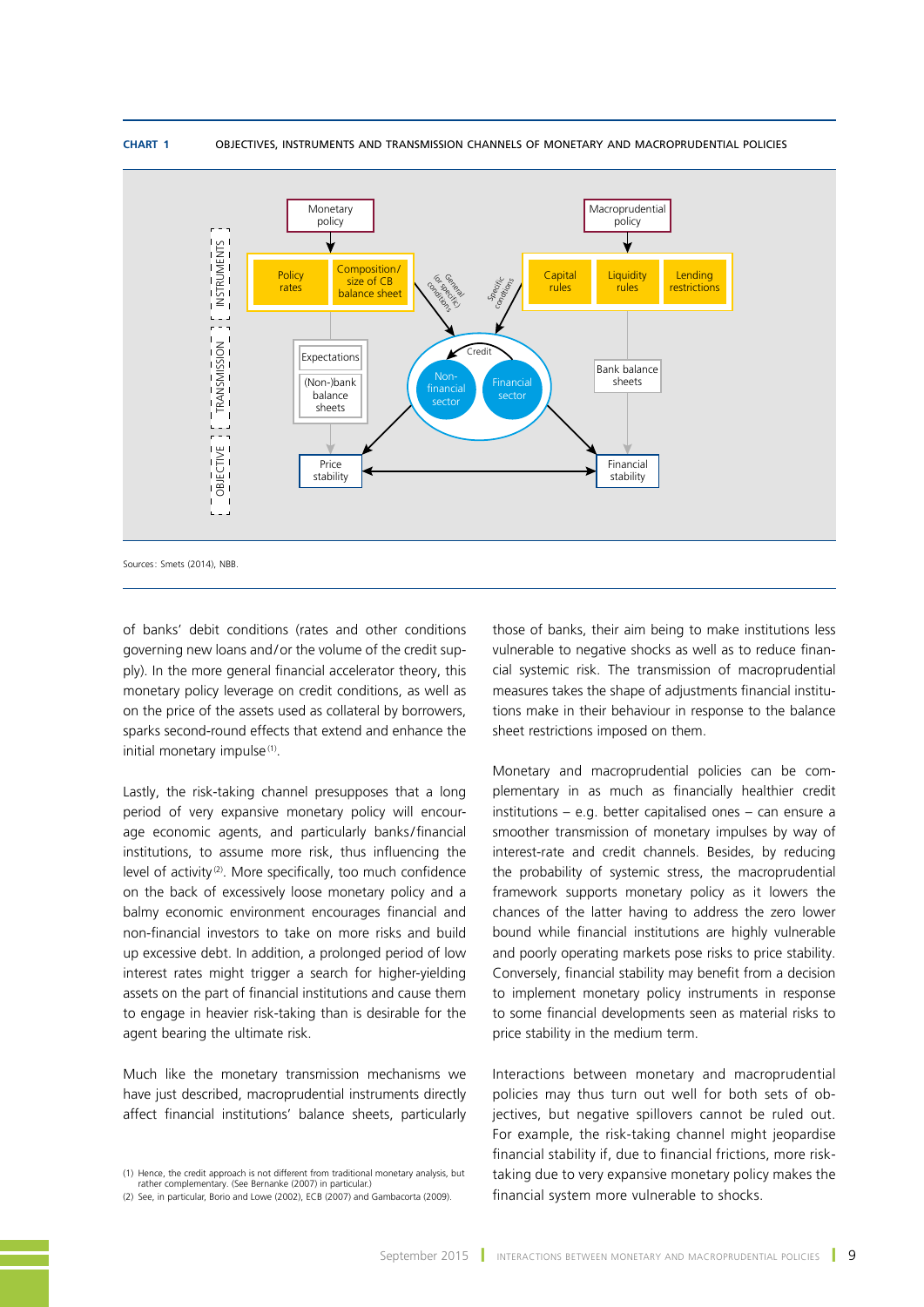## 1.2 Institutional framework

The interactions, synergies and trade-offs observed between monetary and macroprudential policies have led to the creation of institutional frameworks in which the same institutions, namely the central banks, have been tasked with both remits, at the national level, at the level of the euro area and that of the European Union. As Regulation (EU) No. 1092/2010 states: "national central banks should have a leading role in macro-prudential oversight because of their expertise and their existing responsibilities in the area of financial stability"<sup>(1)</sup>. Getting national central banks (NCBs) involved has become the generally accepted approach: most European countries have opted for an institutional model entrusting macroprudential responsibilities to their NCBs<sup>(2)</sup>, not just because of their expertise but also because of their independence and credibility, and the potential synergies arising from the interaction between both sets of policies– as it is these that implement

(4) Protocol on the Statutes of the European System of Central Banks and of the European Central Bank.

(5) Constâncio (2014).

(6) NBB (2015).

monetary policy and are typically also tasked with microprudential supervision, in most cases<sup>(3)</sup>. Both at euro area and at European Union level, NCBs and the European Central Bank (ECB) have been assigned decisive powers in designing macroprudential policies – presenting challenges for policy-making and decision-making in both domains, challenges that become even more complex in a monetary union marked by different levels of decision-making.

The introduction of the euro was accompanied by a single monetary policy for all countries that joined it, necessitating a centralised decision-making process. Heading up the Eurosystem, the ECB's Governing Council – of which all Member States' central bank governors are part – is the key authority responsible for monetary policy in the euro area $(4)$ , and its decisions apply to all countries in the euro area.

By contrast, the institutional framework for macroprudential policy has a decentralised set-up, with competent authorities at national, euro area and European Union levels. This reflects the heterogeneity of financial cycles across the different countries<sup>(5)</sup> as well as the need for individual countries to remain able to take specific measures to ensure financial stability, as the responsibilities linked to managing financial crises (of a fiscal nature, among others) have largely remained matters of national provenance<sup>(6)</sup>,





Source : NBB.

Note: The red arrows indicates direct decision-making power; blue stands for recommendations.

<sup>(1)</sup> Regulation (EU) No. 1092/2010 on European Union macro-prudential oversight of the financial system and establishing a European Systemic Risk Board. (2) Knot (2014),

<sup>(3)</sup> While, in the euro area, the NCBs have transferred to the ECB some or all of their powers – or at least part of their supervision powers –, they remain involved in both implementation and decision-making.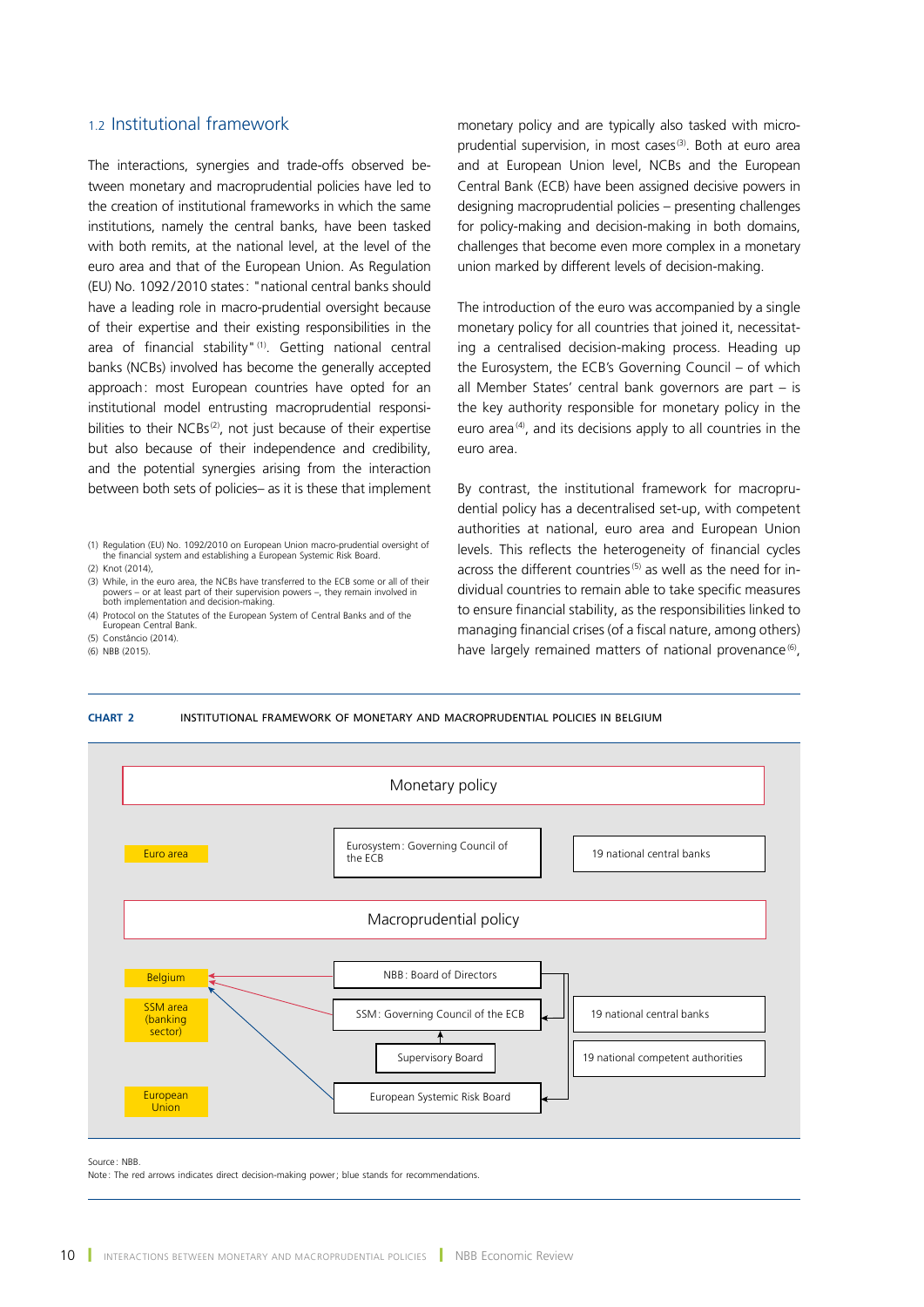and as it is national governments that in the final instance have the authority to take key macroprudential measures given their highly redistributive effect. The supranational institutions, for their part, are expected to facilitate the coordination of national policies between the various countries and to limit any negative spillovers.

In Belgium, the National Bank of Belgium (NBB) is the national macroprudential authority (1). Its Board of Directors is in charge of measures that affect the wider Belgian financial sector<sup>(2)</sup>, by using sector-specific instruments. To facilitate coordination with other euro area and EU countries, the Board must inform the supranational institutions – i.e. the ECB and the European Systemic Risk Board (ESRB) – about its intention to take macroprudential measures and take account of any objections before implementing such measures. The Board also has the authority to tighten any macroprudential measures imposed by the ECB that apply to Belgium, and may suggest to the ECB that it impose stricter measures on Belgian banks under the ECB's direct supervision.

The fact that it has been granted banking supervision authority by way of the single supervisory mechanism (SSM), of which all euro area countries are members, implies that the ECB has macroprudential powers that encompass the whole of the SSM area, but also of specific application to some countries. The ECB's powers remain limited to the banking industry and to the instruments specified in the European legislation (CRR/CRD  $IV^{(3)}$  and the SSM Regulation<sup>(4)</sup>). If necessary, the ECB may 'top up' measures taken at national level by the competent macroprudential authority. This asymmetric mandate – it does not allow for the possibility to ease measures – has been put in place to prevent national governments from being too lenient in the macroprudential arena. This relates primarily to microprudential measures used for macroprudential purposes, which is why both the new banking supervision structures and

- (3) Directive 2013/36/EU of the European Parliament and of the Council of 26 June 2013 on access to the activity of credit institutions and the prudential supervision<br>of credit institutions and investment firms, amending Directive 2002/87/EC<br>and repealing Directives 2006/48/EC and 2006/49/EC, and Regula
- (4) Council Regulation (EU) No. 1024/2013 of 15 October 2013 conferring specific tasks on the European Central Bank concerning policies relating to the prudential supervision of credit institutions.
- (5) Grande (2014).

- (7) Decision ECB/2014/39 of the European Central Bank of 17 September 2014 on the implementation of the separation between the monetary policy and supervision function of the European Central Bank.
- (8) ECB (2014a)
- (9) Regulation (EU) No. 1092/2010.

the specific central bank structures are involved in the decision-making process<sup>(5)</sup>. That said, (macro)prudential tasks must be carried out separately, and without prejudice to the duties under the monetary policy framework<sup>(6)</sup> (principle of separation).

The ultimate decision-making authority for macroprudential policies is the ECB's Governing Council. It is supported by the Supervisory Board, which is composed of representatives of the ECB and of the competent authorities of the Member States, and whose responsibilities include analysis and preparation of draft prudential decisions. Such drafts are submitted to the Governing Council for its approval or objection during meetings that are held apart from the monetary policy meetings, in order to ensure separate consultations<sup> $(7)$ </sup>. If the Governing Council opposes a decision put forward by the Supervisory Board, it has to disclose its reasons, particularly if they relate to monetary policy. In addition, the Governing Council can request the Supervisory Board to submit a proposal related to macroprudential policy or make macroprudential decisions without any input from the Supervisory Board if such a proposal is not forthcoming<sup>(8)</sup>.

The NCBs that have been appointed national macroprudential authorities  $-$  e.g. the NBB for Belgium  $-$  are represented both on the ECB's Supervisory Board and on its Governing Council, and are thus involved in the analysis, proposal of measures and decision-making on both macroprudential and monetary matters.

The ECB is also strongly involved in the macroprudential institutional framework of the European Union, as it ensures the secretariat to the ESRB, the principal authority<sup>(9)</sup>. In the event of systemic risk, the ESRB can issue warnings and recommend measures pertaining to the whole financial sector at both the national and supranational level, in keeping with a 'comply or explain' mechanism. Its recommendations are not exclusively targeted at the relevant macroprudential authorities, but also at other government bodies – including the legislature and the executive. The Board is not competent to implement macroprudential policy instruments directly, but it does exert influence despite its lack of hard power.

The institutional framework for macroprudential policies in the euro area thus implies that decisions relating to macroprudential policies are taken and implemented at various levels (national, SSM/ euro area and European Union), unlike monetary policy, which is common for the euro area. Another fundamental feature is that central banks – including the ECB and NBB – are fully involved in the fleshing-out and decision-making on monetary and macroprudential policies at all levels, implying challenges

<sup>(1)</sup> Belgian Official Gazette (2014).

<sup>(2)</sup> NBB's macroprudential authority is supplemented with powers entrusted to the Belgian government whenever selected instruments have redistributive implications. For more information about Belgium's macroprudential institutional framework, see NBB (2015).

<sup>(6)</sup> Council Regulation (EU) No. 1024/2013.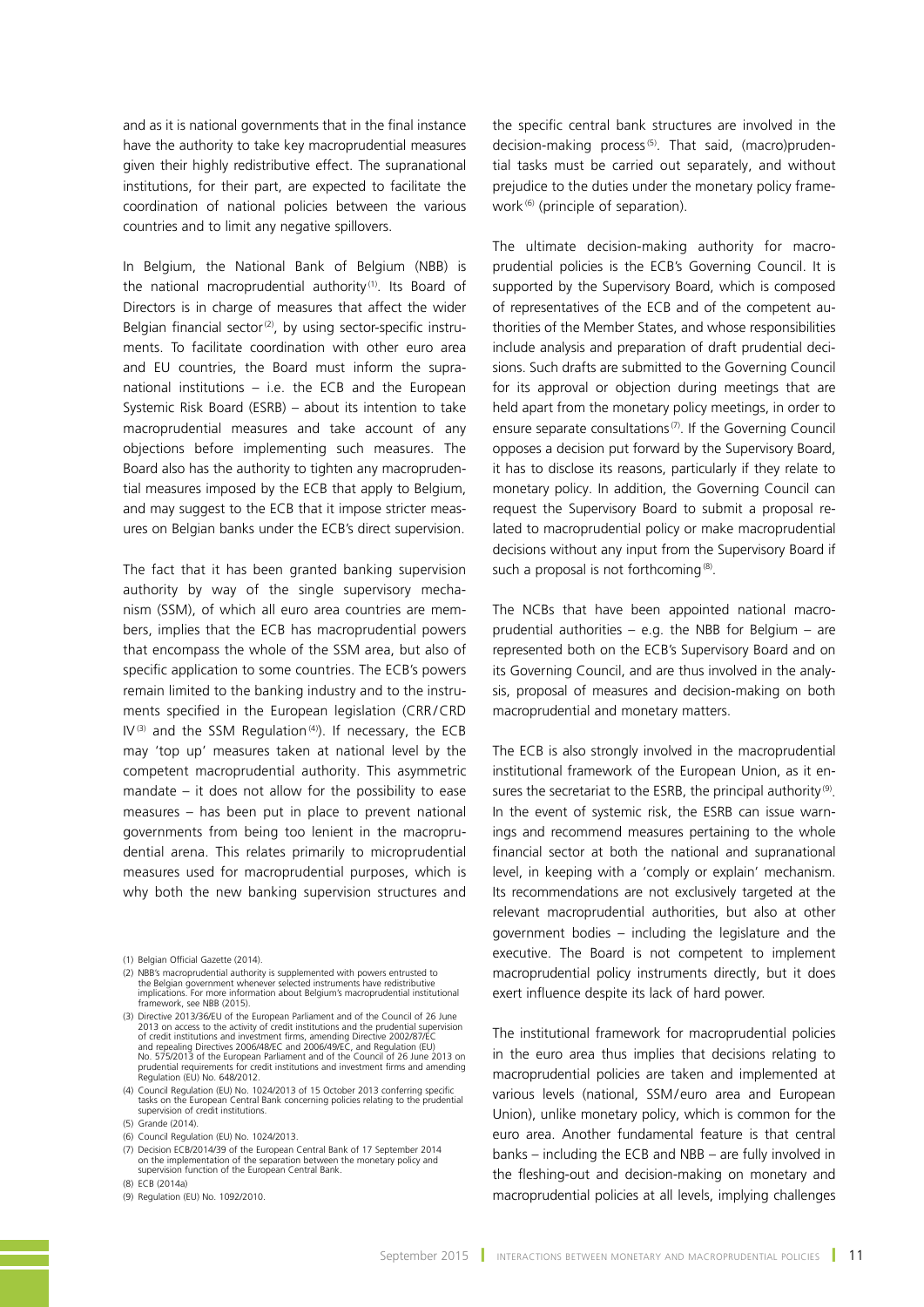in terms of coordination as well as separation of both domains, even if the law provides for a strict separation of the ECB's monetary and (macro)prudential policy tasks.

## 2. Trade-offs between price and financial stability

The nature of the interaction between monetary and macroprudential policies is determined by trade-offs between price and financial stability. Drawing on a theoretical model supported by anecdotal real-world evidence, this section will show that the intensity of such trade-offs largely depends on the nature of the shocks that might occur at any particular time.

Taken over the longer term, however, there is little or no trade-off between the two objectives, as price stability is necessary – though not sufficient – for financial stability and vice versa, and as monetary and prudential policies make complementary contributions to a stable macroeconomic environment. That said, real and financial cycles might not always run precisely in tandem, or shocks may occur that cause a temporary trade-off between macroeconomic and financial objectives. In such cases, complementarity may be lacking and the two policy domains may be pulling in opposite directions, as illustrated by simulations of a structural macrofinancial model (Gelain and Ilbas, 2014). It is initially assumed that the economy is in equilibrium, but is then disrupted by a negative demand shock and a positive supply shock, respectively.

#### **Chart 3** ILLUSTRATION OF A NEGATIVE DEMAND SHOCK(1) (percentage deviations from long-term equilibrium values)



Source : Gelain and Ilbas, 2014.

(1) Y-axis: deviation from long-term equilibrium values (as a %); X-axis: time unit (in quarters).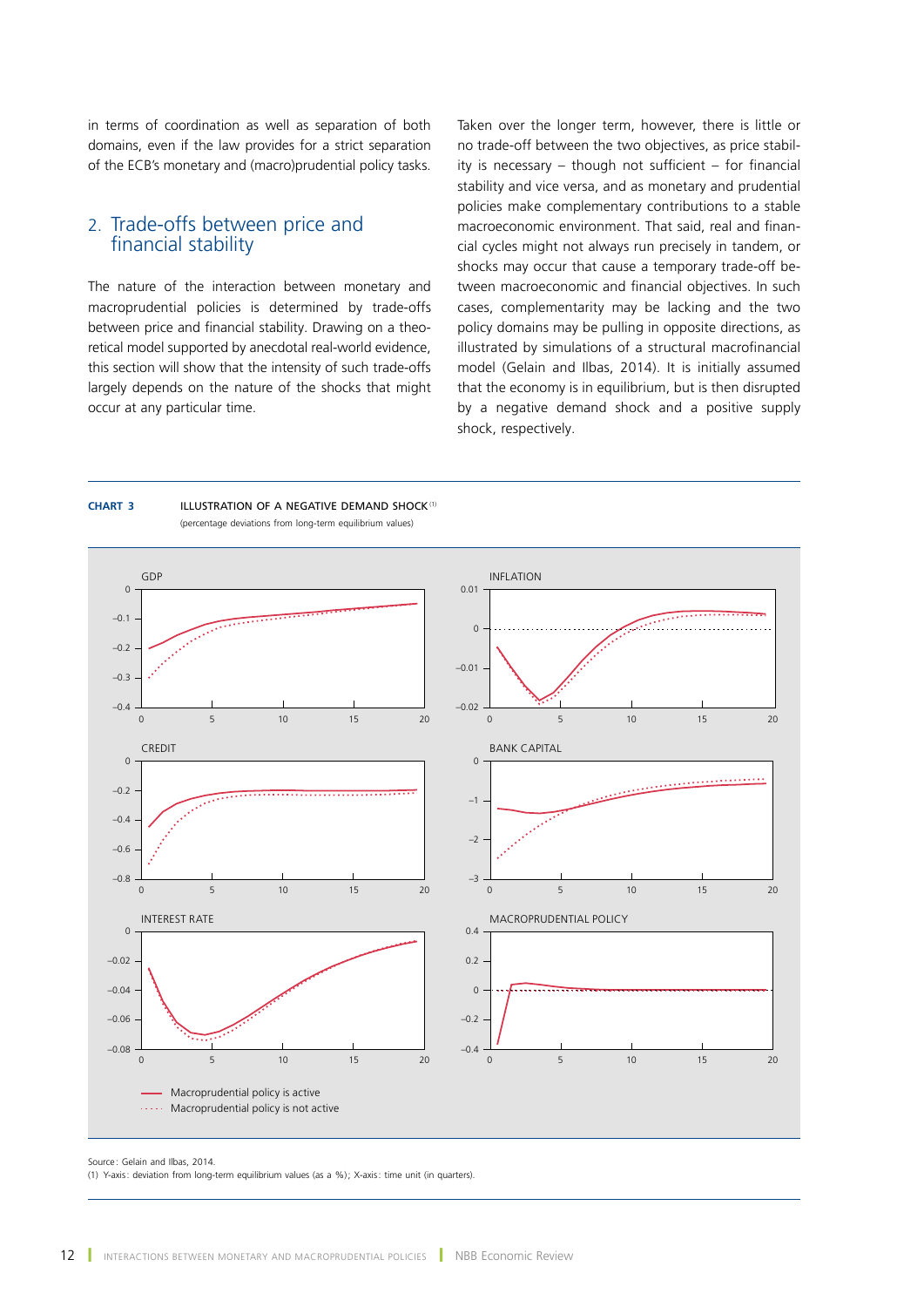Chart 3 shows a negative demand shock, which may have been triggered by, say, weaker consumer confidence in the wake of bad news and/or turmoil in the financial markets. The shock causes demand for goods and services to fall and capital spending to contract, with GDP shrinking and inflation declining in their wake. Weaker demand also sees lending in the economy and banking capital come down, as the economic slowdown drives up default numbers and puts pressure on banks' profitability and therefore their capital positions.

The chart shows the response of a number of macroeconomic aggregates in percentage deviations from their longterm equilibrium values (Y-axis) over time (in quarters, X-axis) in two alternative scenarios. The first scenario assumes that macroprudential policy is not active (broken line): in response

**Chart 4** ILLUSTRATION OF A POSITIVE SUPPLY SHOCK(1)

to the crisis and low inflation, monetary policy would cut the short-term interest rate, while the second scenario reflects what would happen if macroprudential policy were to be activated (unbroken line) in the form of a counter-cyclical tax/subsidy on bank capital. This type of macroprudential policy can also be considered to approximate the operation of a counter-cyclical capital buffer (CCB). Active macroprudential policies would in this case wind down the CCB to spark lending and get demand back on track, with bank capital falling less than in the previous scenario. As the active CCB policy contains the negative effects of the demand shock, the repercussions for the real economy are also smaller and inflation does not fall as sharply. As a consequence, the central bank does not have to cut the short-term interest rate by as much as it would do if no active macroprudential policy were in place.



(percentage deviations from long-term equilibrium values)

Source : Gelain and Ilbas, 2014.

(1) Y-axis: deviation from long-term equilibrium values (as a %); X-axis: time unit (in quarters).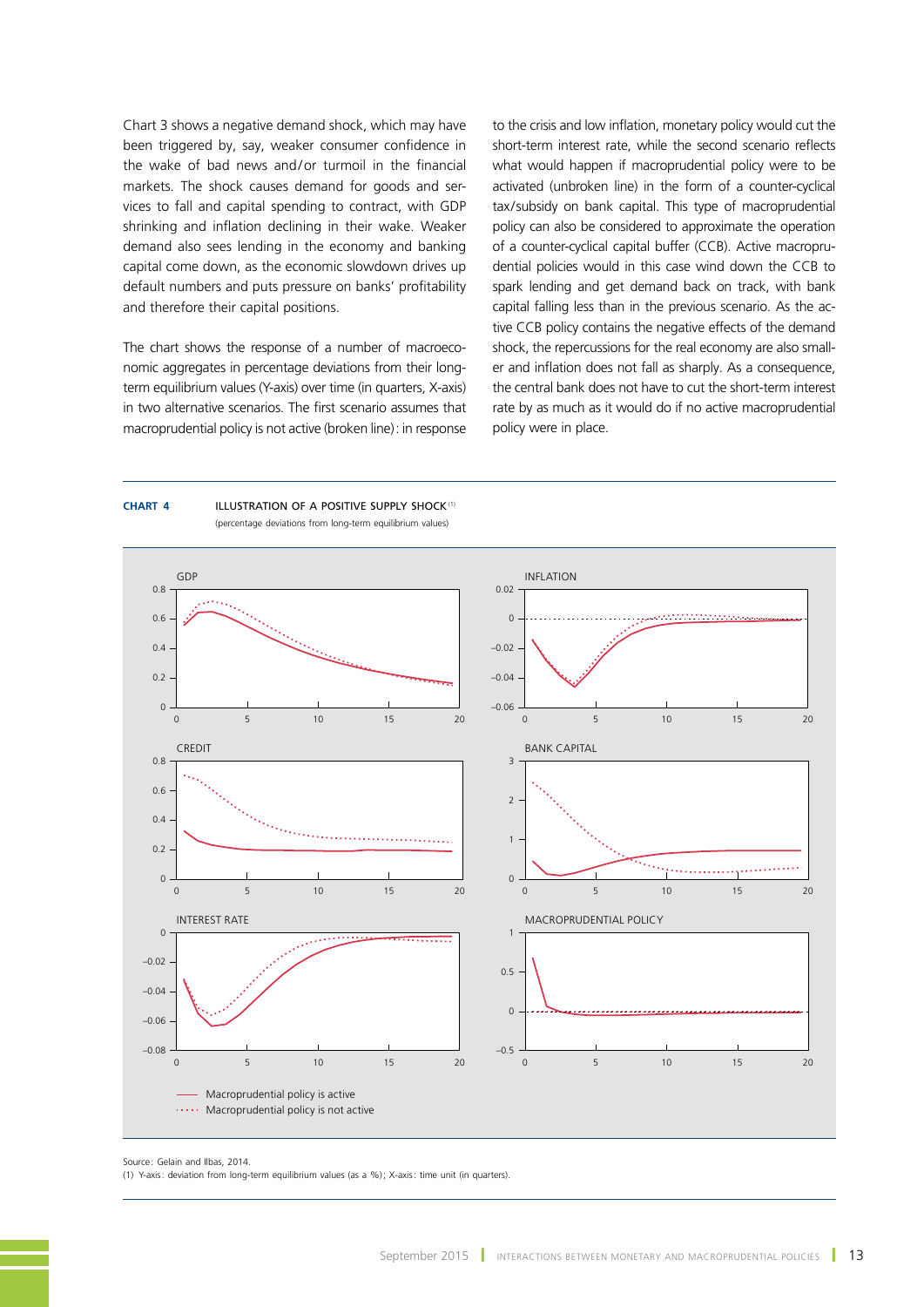This example shows that both policy authorities move in the same direction to get the economy back on track. Both policies are accommodative in reaction to a negative demand shock. Therefore, the measures may be considered complementary, and there is no conflict between price and financial stability.

Such a situation emerged in the euro area between 2008 and 2010, when the demise of Lehman Brothers in the United States in September 2008 sparked a worldwide negative demand shock. Consumer and business confidence nosedived and, coupled with the evaporation of bank credit – a consequence of the financial crisis – caused a deep recession: between the first quarter of 2008 and the second quarter of 2009, euro area GDP dropped 5.8% before picking up again. Euro area core inflation, which does not take account of the direct impact of the volatility of commodity prices (very high in the period under review) came down from an average close to 2% at the end of 2008 and beginning of 2009 to 0.8% in February 2010, in tandem with shrinking GDP. The downward trend in macroeconomic variables was also reflected in credit indicators: bank lending to corporations collapsed, with negative net lending flows in the wake of weak demand, while credit supply suffered dislocations from banks hit hard by the financial crisis.

The authorities responded by applying expansive monetary policies. The ECB dramatically reduced interest rates and provided liquidity to banks, which helped bring down their funding costs. Before the crisis, the importance of macroprudential policy was little known or widespread, and it did not get implemented in the euro area at that moment; impulse responses derived from the model reveal that it would have resulted in an easing of conditions to facilitate lending. As it turned out, the prudential policy actually adopted in the framework of the reforms regulating the financial sector in general and the banking sector in particular may well have had a restrictive impact on lending.

Chart 4 shows a positive supply shock caused, for example, by technological progress. GDP climbs and lending is encouraged – with higher expectations of future earnings prompting additional spending today – while inflation falls. Monetary policy responds to low inflation by cutting the interest rate. When the counter-cyclical macroprudential policy is activated (unbroken line), it will, in response to greater lending, be more restrictive and raise the CCB, for instance. This in turn pushes down

lending and demand, increasing the downward pressure on consumer prices and sparking a further easing of monetary policy.

Contrary to the negative demand shock scenario, the two different authorities are likely to implement conflicting measures and the effects of one set of measures will be partially offset by the other. Monetary policy will ease due to low inflation while macroprudential policy will tighten to clamp down on lending. Obviously, measures are not complementary in this instance and there is a conflict between price stability and financial stability.

In the real world, it is often hard to identify a single significant economic supply shock : unlike demand shocks, which typically happen unexpectedly and rather forcefully, supply shocks usually emerge as a series of smaller shocks. The economic expansion in the euro area between 2003 and 2007 to some degree reflects the features of the positive technological shock described in the framework of our model.

Against the backdrop of the rapid and increasing integration of new economies such as China, India and other emerging countries in the global economy, the euro area had started to import more from cheap production countries in the early 2000s. This downward pressure on the costs of goods used as inputs by euro area corporations can be considered a positive supply shock in so far as it boosted production from firms and so increased supply as compared to demand. In addition, the possibility of outsourcing production to low-cost countries – representing a significant increase in available labour reserves – also added to the economy's supply capacity, albeit less directly.

Inflation was limited in this environment: the year-on-year increase in the GDP deflator, which serves as a price index for the added value produced in an economy, slowed down to 2% on average between 2003 and 2007, compared with 2.5% in the two preceding years<sup> $(1)$ </sup>. At the same time, financial risks emerged, as the increased economic openess sparked a wave of optimism about future incomes. Between 2003 and 2007, this led to an increase in the real average growth of lending to the private sector in the euro area of around 30%, with even higher figures in some peripheral countries (where nominal rates had come down very rapidly in the early 2000s). In an environment in which virtually no macroprudential instruments were put into place, the ECB's monetary policy response was to hike its key interest rates from the end of 2005, from 2% in 2005 to 4.25% by 2008. Indeed, despite relatively low domestic inflation rates, the steep increase in money and in lending called for tighter monetary conditions in as much these developments were considered

<sup>(1)</sup> It should be noted that commodity prices rose significantly in that period and that overall inflation was therefore on the rise. In the absence of any second-round effects, however, domestic inflation remained relatively low.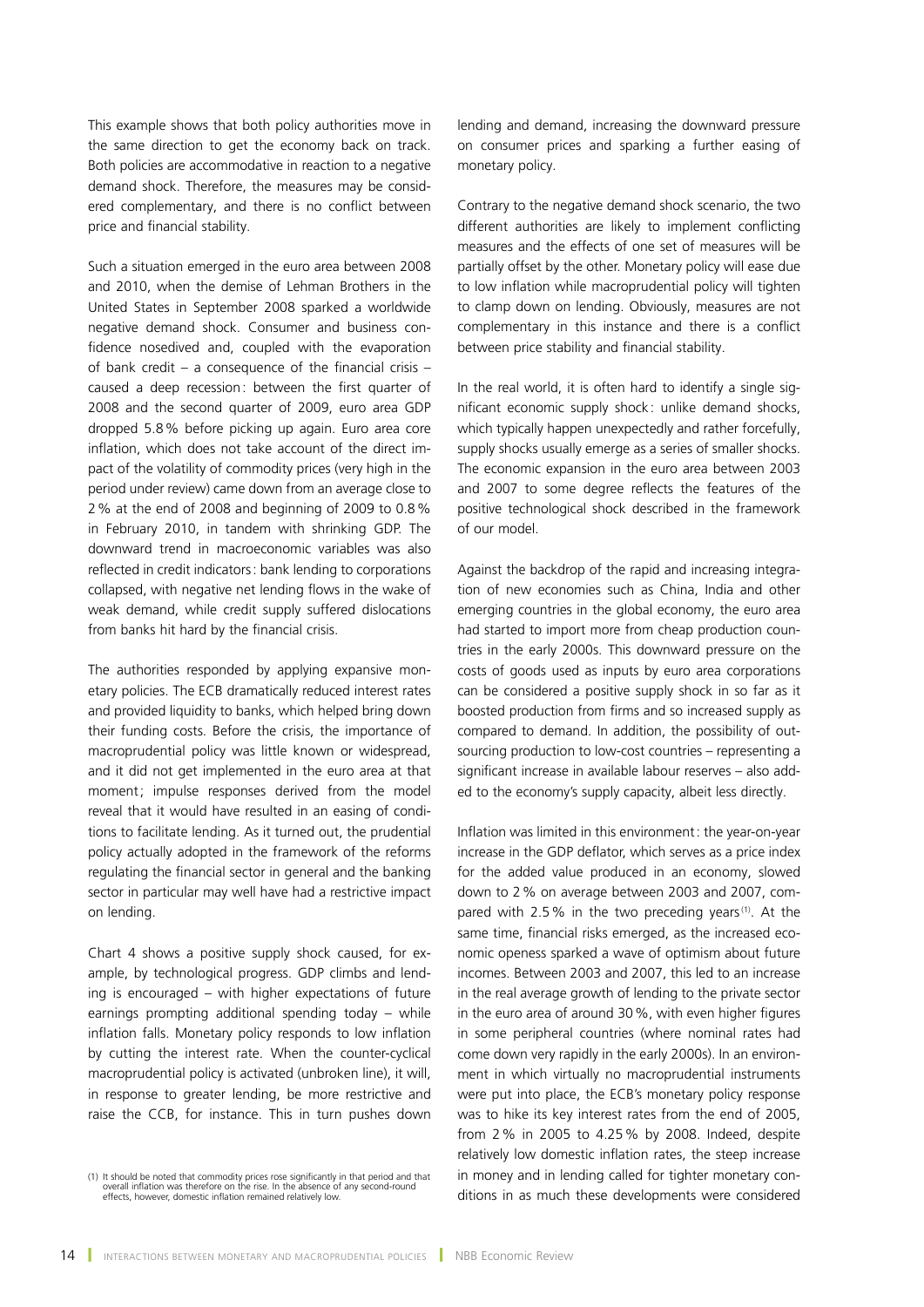to pose a severe risk to price stability over the medium to long term<sup>(1)</sup>. Section 3.2 discusses in some greater depth what the financial cycle looked like in the same period.

# 3. Should monetary policy lean against the wind?

## 3.1 Leaning against the wind: what and why?

The previous section has shown that when the economy is hit by a demand shock, monetary and macroprudential policies typically complement each other, with the stability of prices and GDP going hand in hand with financial stability.

In the event of a supply shock, by contrast, policies are not always complementary. For one thing, a positive shock will see GDP – and lending – go up while inflation comes down, as GDP does not rise as far as its full potential because of imperfections in the goods and labour markets. In this scenario, monetary policy will respond to low inflation by lowering the interest rate, while macroprudential policy will focus on increased lending and its concomitant risks and therefore tighten – a clear trade-off between several objectives. The risk of conflicts and coordination failures increases and there is a stronger argument for a joint strategy for monetary and macroprudential policies. The question whether monetary policy should lean against the wind hence becomes more relevant.

Monetary policy is said to "lean against the wind" when it decides to be more restrictive than strictly necessary to ensure price stability in the short to medium term, the aim being to keep the risks to financial stability at a minimum.

Post-crisis, there is little disagreement about the active role that macroprudential policy needs to play to keep financial stability on an even keel, but academics and policy-makers do not yet agree on whether or not monetary policy should lean against the wind and, if so, what the consequences would be for the traditional strategies pursued by central banks aimed at keeping inflation low and stable. Past discussions on whether or not monetary policy should factor in developments in asset prices can be seen as a precursor to today's debate on the degree of coordination between macroprudential and monetary policies. The debate at the time was conducted on a much smaller scale and arguments in favour of an active role for monetary policy on asset prices (see Cecchetti *et* 

*al*., 2000) were more muted. Counter-arguments included that there were few benefits to responding to asset prices because of the challenges involved in identifying over- and undervaluations, except where this influenced inflation expectations (e.g. Bernanke and Gertler, 2001).

The financial crisis rekindled the debate and raised the question whether monetary policy was actually contributing to the financial imbalances, the argument being that monetary policy should have been more restrictive in the mid-2000s to slow down any build-up of financial imbalances, even though no upward risks threatened price stability at the time (remember, there was no active macroprudential policy in place either). Changes to the key interest rates typically impact debt positions, the quality of assets and risk appetite of banks – all factors that have an impact on the availability and cost of bank loans for borrowers. Borio and Zhu (2008) argue that the risk-taking channel of monetary policy – which clearly links monetary policy and banks' risk appetite and hence bank lending – may be important enough to call for an active role for monetary policy to discourage excessive risk-taking at times of economic expansion (see Adrian and Shin, 2010). Although it has been demonstrated (by Reinhart and Rogoff, 2009, for instance) that all serious financial crises have been preceded by times of very rapid credit growth, the discussion about the degree to which financial stability should be one of the core elements of monetary policy has not been resolved decisively. The new framework for macroprudential policy is likely to have a range of different effects on monetary policy, depending on the views of policy-makers. Two of these opposing views are discussed in some greater depth below.

Those in favour of a more active role for monetary policy in the new framework for macroprudential policies argue that central banks should be given a wider remit than their previous single-minded focus on price stability; that they should factor in the effects of their policies on risk-taking behaviour and where necessary should try to prevent a credit boom, by addressing the build-up of financial imbalances that macroprudential policy may fail to tackle (see De Grauwe, 2008, Borio, 2011). As financial imbalances typically take a relatively long time to build, Bean (2003) suggests that monetary policy should focus on the longer term than is the case today – inflation targets are typically set for the medium term. Woodford (2011) suggests a "natural extension of flexible inflation targeting", in which central banks adopt financial stability objectives in addition to their usual objectives for price stability and output. To assess systemic risk and respond appropriately through the interest rate policy instrument, they will have to take on board both maturity transformation by and the

<sup>(1)</sup> That said, monetary policy remained relatively accommodating in the period<br>debt positions of financial institutions. despite the increase in key interest rates.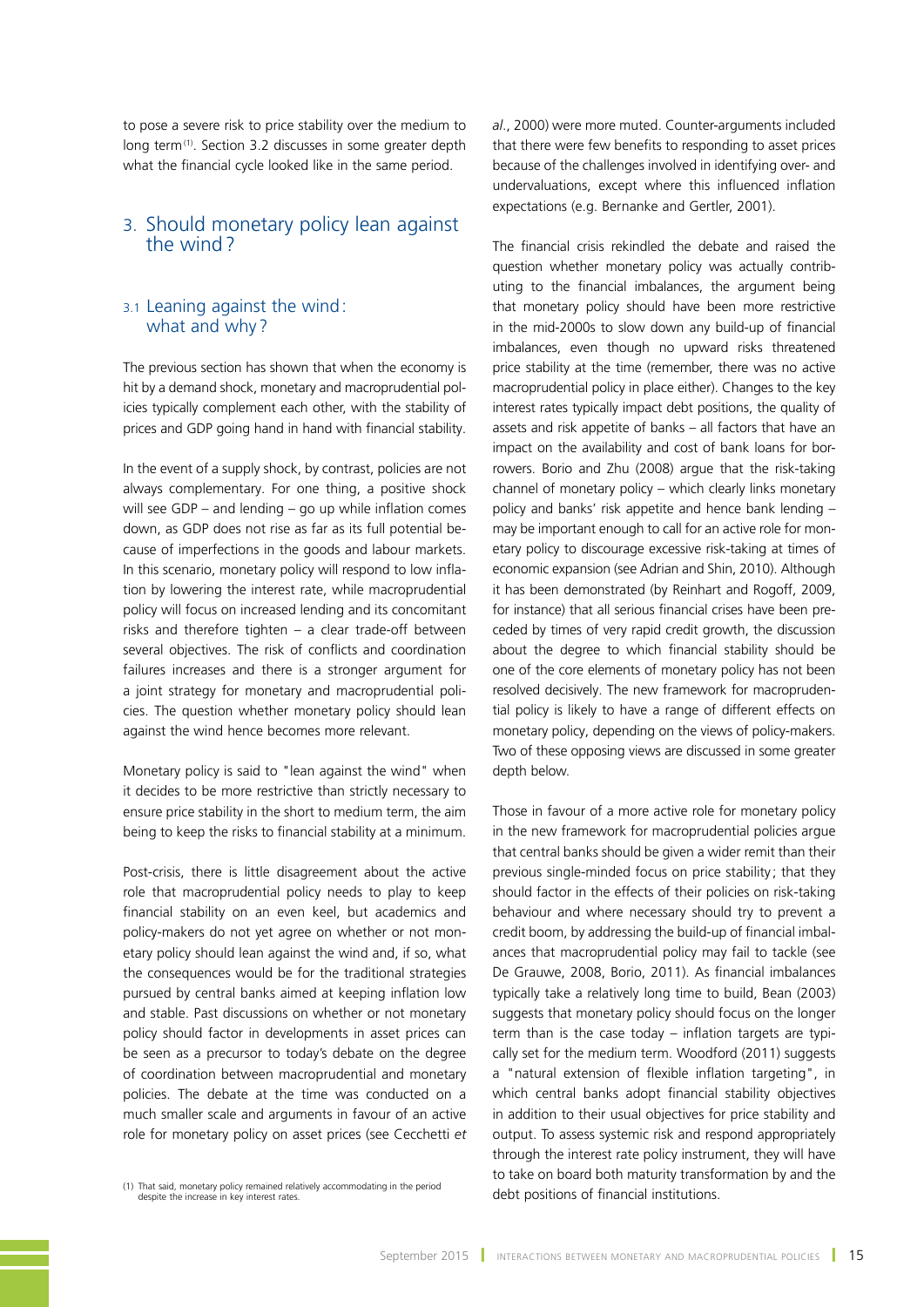In line with this view, the Sveriges Riksbank chose to raise its key policy rate in the summer of 2010 – i.e. in the aftermath of the crisis – and hence to lean against the wind, in order to contain the growing household debt burden and rising residential property prices.

Those against additional objectives for monetary policy to help achieve financial stability reckon that specific macroprudential instruments – e.g. capital and liquidity buffers, loanto-value ratios, etc. – are much more efficient means of assuring financial stability than is monetary policy. Svensson (2012) proposes a separation of the two policy domains, and advocates that monetary and macroprudential policies should be separated and that financial stability is only relevant to monetary policy insofar as it influences medium-term prospects for inflation and employment. His line of thought implies no change to the pre-crisis framework concerning the pursuit of inflation objectives. Svensson (2012) also points out that the Sveriges Riskbank's "leaning against the wind" policy has not exactly been a resounding success, and suggests that it came at the cost of lower inflation and higher unemployment figures, which in their turn jeopardised financial stability by increasing the real debt burden of households.

Bernanke (2011) admits that the importance of financial stability was underestimated before the crisis and that it deserves much greater attention, making financial stability as important as price stability and turning these into complementary remits for central banks. He argues that this should not require any massive changes in the current – price stability targeted – monetary policy framework, as it is as yet unclear whether monetary policy provides the appropriate instruments or whether better macroprudential instruments are available.

This view is reflected in the Swiss policy reaction to a worrying increase in the country's debt ratio and rapidly rising prices in its property markets in 2012. The Swiss National Bank has opted not to "lean against the wind" and to stick to its accommodating policies in view of the country's low inflation outlook. Instead of raising key rates, it activated sectoral CCBs at the end of 2012 in order to put the brakes on rising debt ratios and house prices. A year later, the CCB on risk-weighted assets secured by direct or indirect Swiss property holdings was raised from 1% to 2%.

In practice, a number of factors would seem to come into play when deciding whether and, if so, to what degree monetary policy should lean against the wind. Section 3.2 touches on two of them: (1) the nature of financial imbalances and whether these are sector-specific or widespread, and (2) whether prudential policy has suitable instruments with which systemic risk can be addressed effectively.

### 3.2 Specific versus widespread imbalances

An example of sector-specific imbalances would be a bubble in a specific asset market, such as an excessive increase in house prices. If the emergence of a local bubble is suspected, targeted macroprudential measures – such as a reduction in loan-to-value (LTV) ratios – might be better suited than monetary policy to clamp down on the threat to financial stability. After all, using key rates might require quite a significant rise in interest rates, potentially weakening the real economy and eroding price stability.

At euro area level, the arguments in favour of leaning against the wind typically find less favour when imbalances are country-(and/or sector-) specific. Macroprudential instruments are much more likely to provide relief in such cases as these can be adjusted to the specific characteristics of the affected country (and/or sector). Pro-leaning arguments gain traction where the risk of contagion to the rest of the economy increases or when imbalances are emerging at a more aggregate level.

How heterogeneous are financial imbalances in the euro area ? Are they widespread or are they limited to a few





Sources: ECB, NBB.

- (1) Total lending by resident banks to resident households and non-financial corporations, including securitised loans (figures before January 2010 concern lending to non-bank private sector and are not adjusted for securitised loans).
- (2) Greece, Ireland, Portugal and Spain, weighted average based on nominal GDP (excluding Cyprus as no data are available for the full period).
- (3) Excluding Estonia, Latvia, Lithuania, Malta, Slovenia and Slovakia (no data available for the full period); weighted average based on nominal GDP.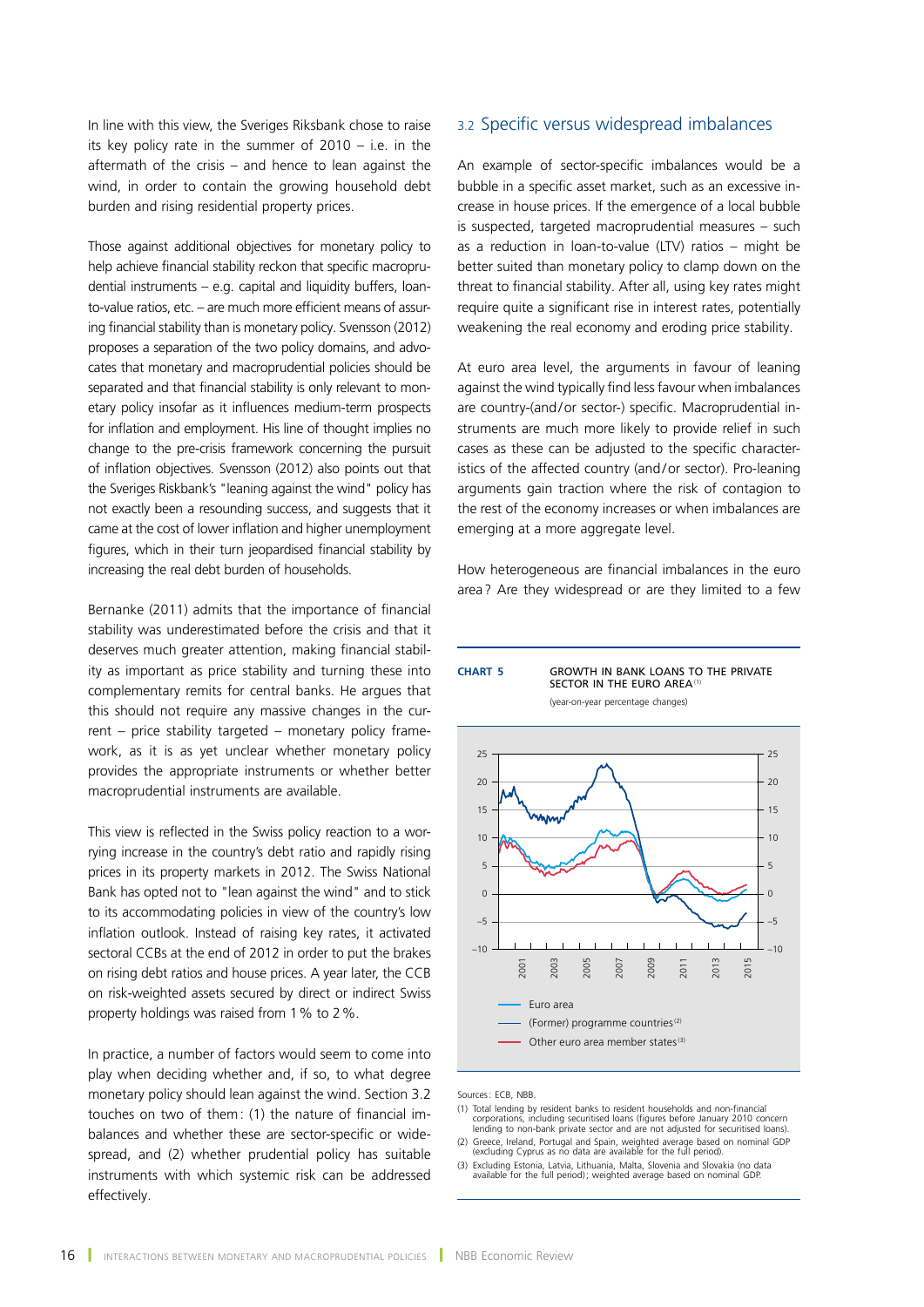countries or sectors ? What was the situation before the financial crisis ? Apart from differences between sectors, the euro area also shows a significant heterogeneity between countries, and most certainly in terms of the financial cycle. Developments in bank credit growth to households and non-financial corporations illustrate the differences between financial cycles in the various euro area countries.

While turning points are highly correlated, financial cycles in (former) "programme" countries (Greece, Ireland, Portugal and Spain) are typically much more pronounced than in the other euro area countries. On average, (former) programme countries recorded pre-crisis credit growth at twice the pace of that in other Member States, causing a build-up of significant  $-$  and country-specific  $$ financial imbalances, which also showed up in rising current account deficits for these countries.

Euro area monetary policy, which focuses on price stability in the Economic and Monetary Union as a whole, is not really equipped to correct such country-specific imbalances, irrespective of whether these arise from asymmetric shocks or from structural differences. Furthermore, if monetary policy were to target countries with overheated credit markets, such adjustments would not resolve the heterogeneity between countries, as such policies might well be too restrictive for other Member States.

In such an environment, (country-specific) macroprudential policies are not just better suited to ensure financial stability; they may also prevent single monetary policy from exacerbating certain imbalances. Also, macroprudential policies have the advantage of being able to target measures more specifically, for instance by imposing a more stringent LTV on mortgage loans, if credit growth is only robust in this particular area.

The question is whether such (national) macroprudential measures would have fully covered financial stability risks in the (former) programme countries in the first decade of EMU's third phase and would have brought their financial cycles more in line with the average in the euro area. In view of their high credit growth, we can suppose, *expost*, that the CCBs – one of the key pillars of the euro area's new macroprudential policies – would have been imposed in these countries, which would probably have nipped over-robust credit growth in the bud and/or could

#### **Chart 6** MORTGAGE LOAN RISK WEIGHTS :







Sources: **EBA, NBB.** 

have limited the repercussions of a subsequent "bust" on financial stability (1).

Sector-specific imbalances may also justify the activation of targeted macroprudential instruments. In 2013, the National Bank of Belgium decided that the Belgian housing and mortgage markets were showing signs of potential risks, in particular given the significant increase in house prices and mortgage lending in the preceding decade, and the trend towards easing lending criteria (longer mortgage maturities, larger loans).

At the end of 2013, the Bank deemed it appropriate to draw on its new macroprudential set of tools for the first time, to help make banks more resilient to possible adverse shocks in the mortgage market. More specifically, the Royal Decree dated 8 December 2013 raised by 5 percentage points the risk weights used by banks for mortgage loans, a measure that applied to banks using an internal ratings-based model (IRB). The measure has brought risk weights for Belgian mortgage loans more in line with the average in a number of European countries (from 10% to 15%).

Based on the outstanding mortgage loan portfolio at the end of 2013 (€ 165 billion), this implied an increase in riskweighted assets by  $\in$  8.2 billion. Assuming that banks hold the 8% minimum required capital for these assets, this adds an extra capital requirement of around  $\epsilon$  700 million, or 0.2% of GDP. Alternatively, banks might chose to reduce their risk-weighted assets – though not necessarily their mortgage holdings – to meet this stricter requirement<sup>(2)</sup>.

<sup>(1)</sup> Jiménez *et al*. (2012) have found that Spain's introduction of a CCB in 2000 – which was revised in 2005 and 2008 – helped smooth the credit cycle.

<sup>(2)</sup> The Bank estimated the additional capital the measure required at € 600 million (see NBB, 2015), though in practice it did not result in an effective increase, as the banks already had sufficient capital in place. In fact, the measure implied<br>a limited reduction of the capital ratio, indicating that the banks took the<br>adjustment largely on the liabilities side and not through any ru weighted assets.

<sup>(1)</sup> Risk weights of banks using an IRB model to calculate their regulatory capital requirements. Data as released in the *Fourth report on the consistency of risk weighted assets* (EBA, June 2014).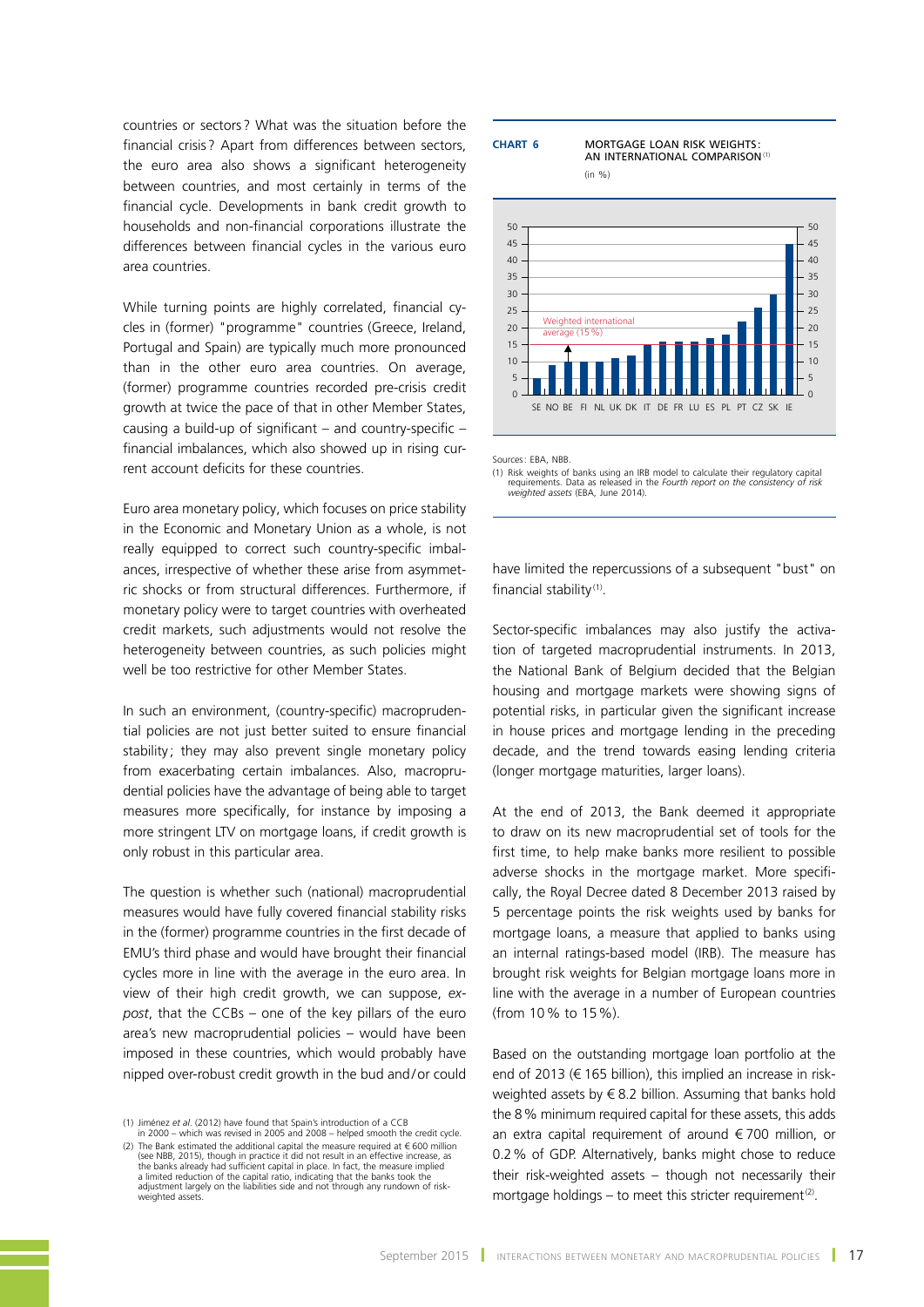#### **Chart 7** EVALUATING THE MACROPRUDENTIAL MEASURE IN THE BELGIAN MORTGAGE LOAN MARKET



Sources: FCB, NBB

(1) Net percentage of banks reporting a tightening of credit standards vis-à-vis the previous quarter (Bank Lending Survey).

Evaluating the macroeconomic impact of the measure is not straightforward, but it can be noted that it was relatively limited in scope when compared with some macroprudential measures adopted in other countries<sup>(1)</sup>. That said, some evidence can be found on the basis of banks' credit standards when granting mortgage loans (impact on financial stability) as well as from credit growth developments (macroeconomic impact).

As the Bank Lending Survey reveals, Belgian banks have tightened their credit standards on mortgage loans since the introduction of the measure at the end of 2013, deviating from the trend in the rest of the euro area, where banks have tended to ease their credit standards slightly. These tighter credit standards on housing loans are also in contrast to the easing of credit standards on loans to firms as implemented by Belgian banks in the same period.

Nevertheless, the annual growth rate of mortgage loans in fact increased again by the end of 2014. The accommodating monetary policy – resulting in a further drop in mortgage lending rates – and, at the end of 2014, the expectations of a less favourable tax treatment for

mortgage loans that was introduced in Flanders in 2015, have played a role in this trend.

## 3.3 Macroprudential instruments and their effectiveness

When addressing the question of whether monetary policy should lean against the wind, we need to investigate, in addition to whether imbalances are widespread or sector-/country-specific, whether macroprudential authorities have access to appropriate instruments to combat systemic risk effectively. After all, there may be doubts about the effectiveness of the instruments one is intending to use, especially if such instruments have never been used before or only in a limited way. The Belgian experience of changing the risk-weighting for mortgage loans appears to be positive, but it is generally too early to assess the impact of macroprudential measures, most of which have been taken only since the financial crisis.

Also, the impact of the instruments might change over time as financial markets will always look for ways to sidestep rules and legislation, and regulatory flexibility and alertness will remain imperative if systemic risk is to be addressed successfully.

In the case of half-hearted and inefficient prudential policies, it may indeed be desirable for monetary policy to lean against the wind, as it can help temper the financial cycle

<sup>(1)</sup> In the Netherlands, for instance, De Nederlandsche Bank (DNB) imposed an additional systemic buffer of 3% of total risk-weighted assets (and a buffer of 1 % for the fourth largest bank). According to the DNB, the three major banks<br>account for over 80 % of the Dutch market (DNB, 2012). Note that this measure<br>attempts to contain systemic risk and does not directly compare wi mortgage loan measure in Belgium.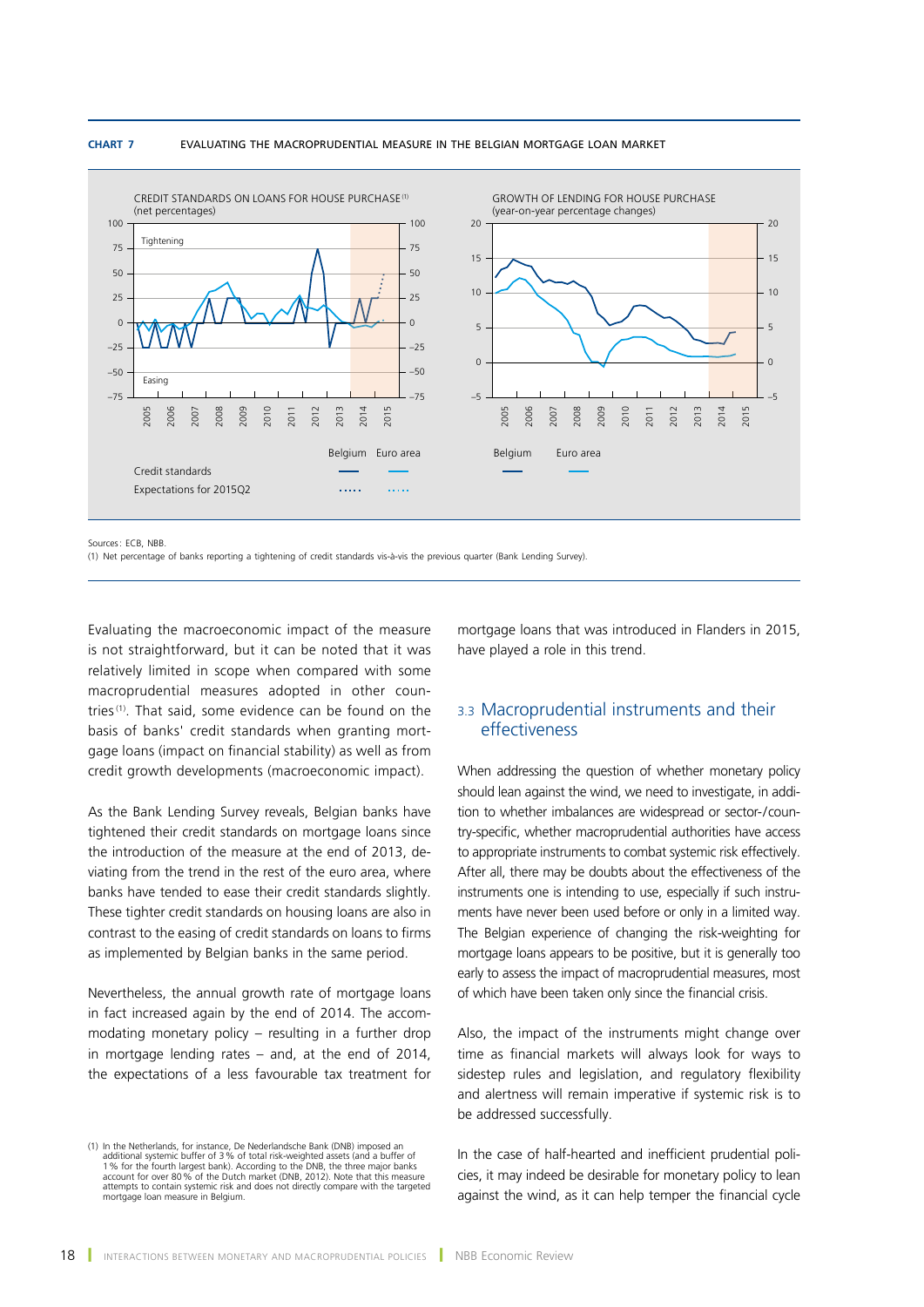#### **Chart 8** SOURCES OF EXTERNAL FUNDING FOR NON-FINANCIAL CORPORATIONS IN THE EURO AREA  $(in \in$  billion, flows cumulated over 12 months)



Source : ECB.

(1) Cyprus, Spain, Greece, Ireland and Portugal.

(2) With the exception of Lithuania.

(3) Adjusted for securitisation, except for Belgium and Italy.

when prudential measures prove not very effective. Raising the risk-free rate – a typical monetary policy instrument and the starting point for pricing assets and credit – is felt throughout the financial system, even in sectors where prudential rules are less applicable, such as in shadow banking ("It gets in all the cracks", as former member of the Federal Reserve Board Jeremy Stein stated in a 2013 speech).

The effectiveness of macroprudential policy is primarily threatened by the potential shift from regulated sectors to sectors governed by less strict rules. A potential case in point – and one that might make macroprudential rules much less effective – is that, increasingly in the euro area, market funding is stepping into the gap left by banking finance to corporations $(1)$ .

Post-crisis, corporations have increasingly been tapping the markets for their funding, largely offsetting the contraction in

(1) Some authors (Herman, Igan and Solé, 2015) note that such shifts may also occur in response to a monetary-policy-sparked interest rate change, which affects the various subsectors (banking and non-banking) of the financial industry differently.

bank loans in some countries of the euro area – a trend that has gone hand in hand with the expansion of the non-banking financial sector (including so-called "shadow banking").

On the one hand, the growth of non-banking financial sectors has diversified sources of external funding in a highly bank-dominated financial intermediation industry, and such expansion of the capital markets might actually make the financial system in the euro area more stable.

On the other hand, however, from a macroprudential perspective this might give rise to some concern over the growth of non-banking sectors for financial intermediation<sup>(2)</sup>, as the banking industry is rigorously regulated and controlled when compared with other financial sectors – and all the more so since the financial crisis. There is a real risk, then, that financial vulnerabilities are shifted to less strictly regulated institutions. In such a climate, as we observed above, monetary policy may, in the absence of regulatory instruments to address such concerns, help to contain a potential bubble by raising interest rates, which should percolate through to all sectors of the economy

<sup>(2)</sup> The rapid rise of shadow banking is identified as one of the main threats to financial stability in the ECB's Financial Stability Review published in May 2015.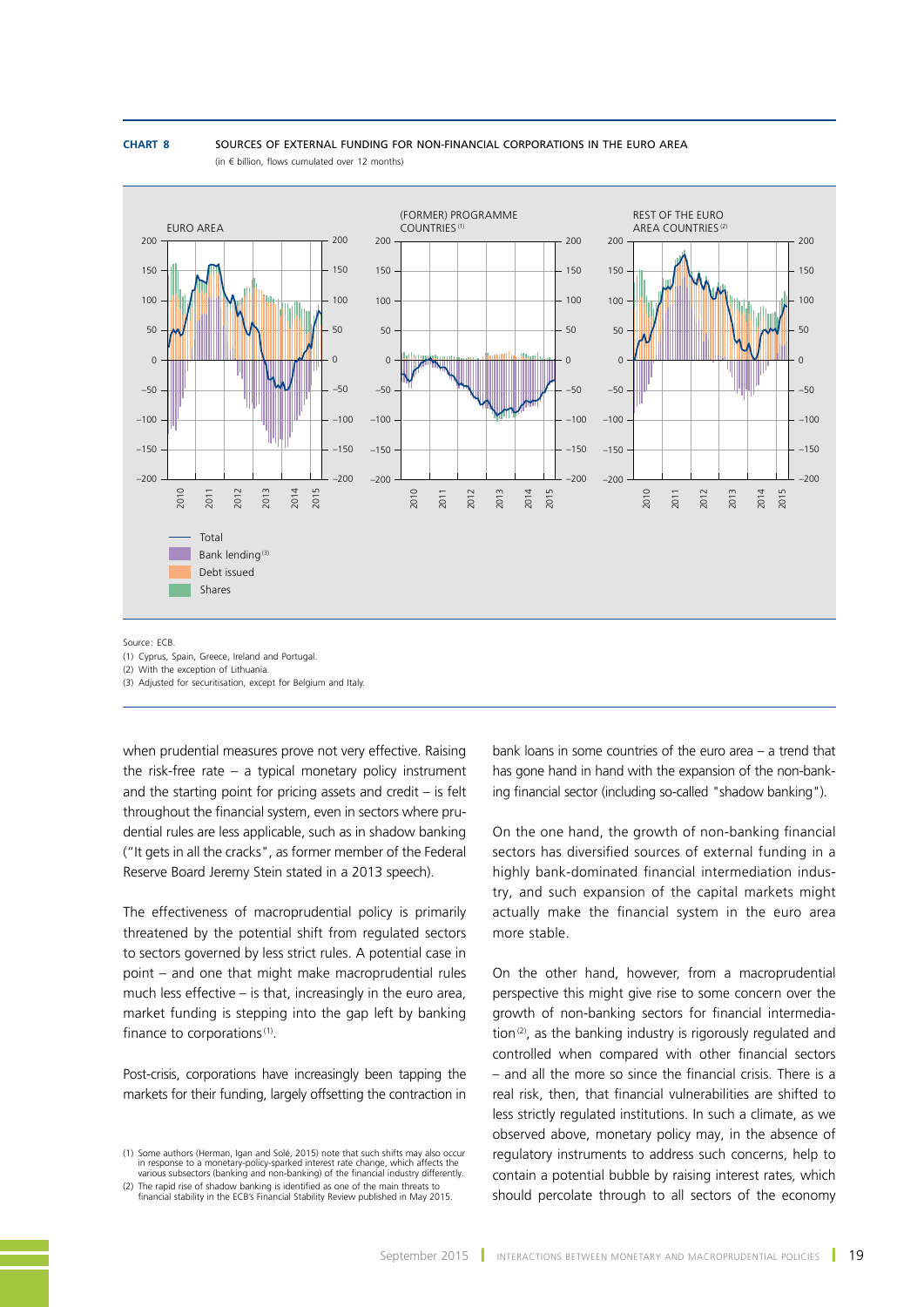

**Chart 9** FINANCIAL SECTOR ASSETS IN THE EURO AREA

(in % of GDP)

Sources: ECB, NBB.

(1) Defined as non-monetary investment funds, other financial intermediaries, financial auxiliaries and captive financial institutions and money lenders.

and all segments of the financial markets. This is why it is important to extend (macro)prudential powers to nonbank financial sectors, and particularly to shadow banking.

## 4. Does current monetary policy in the euro area pose a threat to financial stability?

This final section will discuss in greater detail the current assessment of the trade-off between assuring price stability and financial stability in the euro area. In order to safeguard price stability, the Eurosystem is currently pursuing a markedly accommodative monetary policy. After policy rates had reached their lower bound in September 2014, the ECB started buying ABS and covered bonds in the autumn of that year. In January 2015, the Governing Council moved to combine these programmes into an expanded asset purchase programme (APP) for mainly government bonds, with monthly purchases amounting to €60 billion. The Council intends to run the programme until the end of September 2016 and, in any case, until it sees a sustained adjustment in the path of inflation that is consistent with its aim of achieving inflation rates below, but close to, 2% over the medium term. Both the APP announcement and its actual implementation have depressed short-term as well as long-term rates, both nominal and real  $-$  i.e. adjusted for inflation expectations. The monetary boost has now also reached households and corporations, as interest rates on new loans have been coming down significantly since mid-2014, whereas they had been virtually unchanged in the previous months.

Meanwhile, some signs are now also pointing at risks to financial stability, and these may not be unconnected with recent monetary policy measures, which imply a significant amount of liquidity being pumped into the financial system and noticeable effects on market rates. For one thing, share prices have gone up sharply, while risk premiums in the bond markets are very low indeed and some institutions such as the IMF (2015) – as well as the NBB (2015) – have warned that low nominal rates threaten to weigh on the profitability of banks and insurers.

The APP's impact on the financial markets typically runs via three channels. First off, the announcement of such a major, never-used monetary policy instrument sends a strong signal that the central bank is taking its mandate – i.e. ensuring price stability – very seriously indeed. This boosts central bank credibility and helps anchor inflation expectations around its stated target. In addition to this all-encompassing first channel, there is the immediate impetus to prices from assets so purchased, reducing long-term nominal rates. Lastly, market participants are likely to rebalance their portfolios, as individual sellers of assets will typically use the central bank reserves or bank deposits they have been paid to make new investments.

Accommodative monetary policy benefits macroeconomic stability through these three channels: real interest rates fall as direct effects squeeze nominal rates and as the signalling effect stabilises inflation expectations. Portfolio rebalancing pushes up the value of risky assets, allowing less highly rated economic agents to also secure funding. Meanwhile, the three channels – and particularly the immediate downward pressure on nominal rates and the portfolio rebalancing – also pose risks to financial stability, if they trigger an excessive search for yield or cause economic agents with fixed nominal return objectives to get into trouble, e.g. life insurers that have committed themselves to specific minimum returns.

# 4.1 Current trade-offs – three considerations

To adequately gauge the trade-offs between price stability and financial stability, three main factors come into play.

The first is straightforward: the primary objective of monetary policy in the euro area is to ensure price stability. There is little doubt that risks to price stability were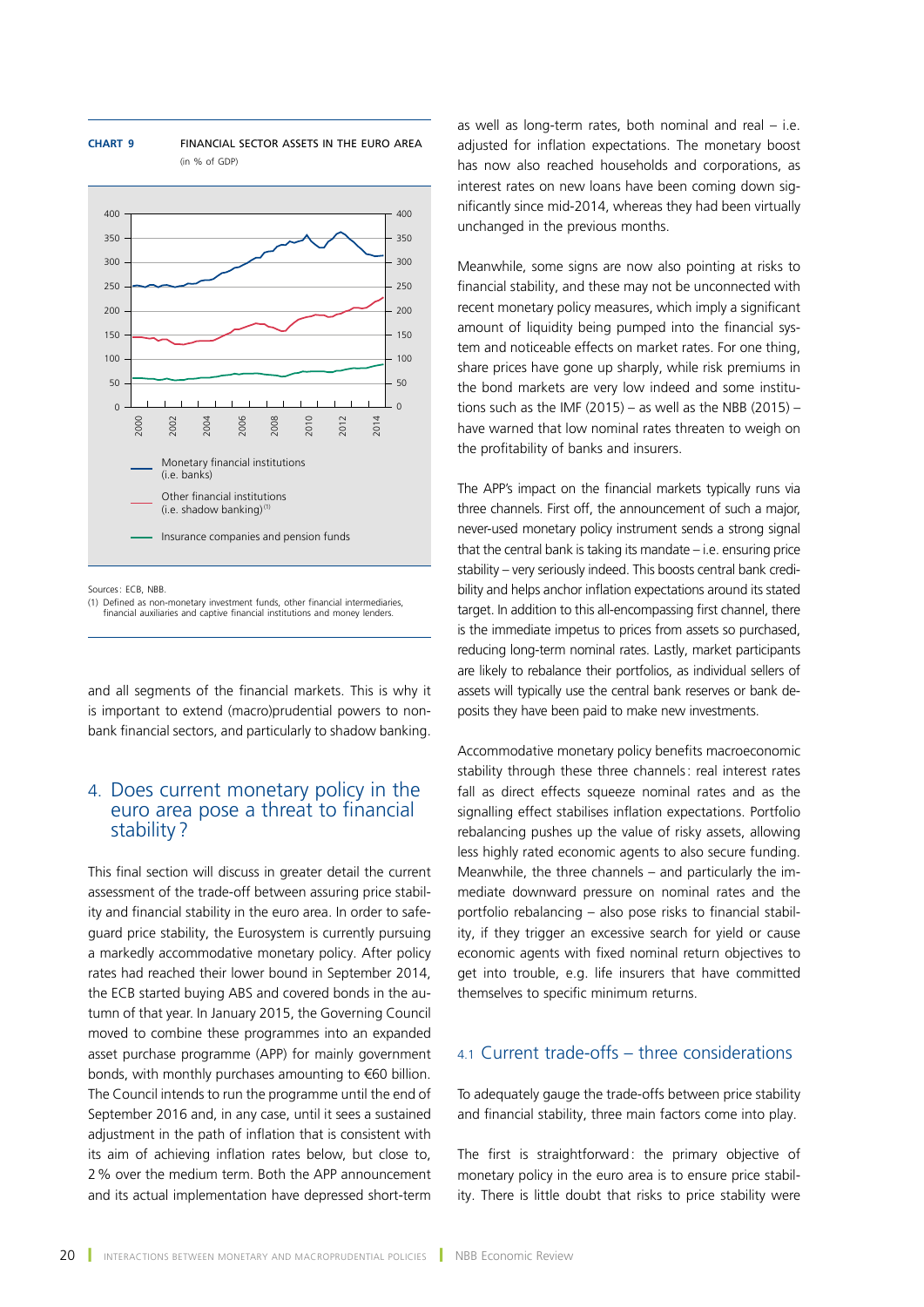on the downside in mid-January 2015: in the preceding months, inflation had plumbed greater depths than had been anticipated and inflation expectations had fallen, even those for the longer term. With policy rates at their lower bound, non-conventional monetary policy, or the active use of the central bank balance sheet as a monetary policy instrument, was the next logical step.

The second aspect is rather more subtle. On the surface, the asset purchase programme does indeed seem to spell trouble for financial stability, but its risks should be compared to those that would have emerged if monetary policy had not provided further stimulus, but had let disinflation run its course and slide into deflation. This would have had devastating effects on financial stability, as it would have put downward pressure on nominal incomes – from labour as well as capital or wealth – implying that nominal debt would have weighed more heavily: a debt deflation scenario that might trigger larger default numbers. In addition, permanently low inflation would also imply permanently low nominal rates. This would not only have negative consequences for financial stability (as we describe below) but would also mean that it would no longer be possible to make full use of monetary policy to help stabilise the economy (because of the lower bound on nominal interest rates) – a real problem for financial stability also, which benefits from a less volatile macroeconomic environment.

However, positive spillover effects on financial stability via macroeconomic stabilisation are not visible immediately, and tend to support financial stability only indirectly, in contrast to the clearly identifiable effects of monetary policy accommodation on the valuations of selected asset classes. And although monetary policy does act as a positive influence on financial stability via macroeconomic stabilisation, its effect on the financial markets, and on the banking and non-banking financial sector (including shadow banking), should be tracked closely.

A third and final factor in this context is that, although valuations in selected markets have increased considerably, lending in the euro area has stayed fairly anaemic and the process of balance sheet strengthening has continued unabated, both in the banking industry and in the nonfinancial private sector. What is more, residual risks can be addressed via targeted (macro)prudential instruments,  $as - in$  contrast to the pre-crisis period  $-$  there is now a framework in place to use such instruments more swiftly

and smoothly. Section 4.2 illustrates all three aspects for a sector often identified as hard hit by accommodating monetary policy : (life) insurance.

## 4.2 Risks of too-low inflation: monetary policy and the (life) insurance industry

The APP had pushed down long-term nominal rates to record lows by mid-April 2015 and there has only been a subdued revival since. Insurers are often mentioned as the one group that will see profitability come under pressure if this situation persists.

To assess how exposed insurers are, there are two elements that we need to consider. The corporations most vulnerable to lengthy periods of low interest rates are those that face a bigger mismatch between the duration of assets and liabilities – i.e. their assets have shorter durations than their liabilities – and a bigger legacy of contracts (liabilities) with high nominal returns (see ECB (2015), p. 12).

If there is no duration mismatch between assets and liabilities, insurers do not see their profitability slashed by falling interest rates triggering revaluations of their balance sheet positions: in fact, discounted values rise just as fast on both sides of the balance sheet and no capital shortfalls emerge. Lower interest rates do not just imply higher discounted values of future liabilities, they similarly affect long-term assets<sup>(1)</sup>.

That said, insurers' assets generally have shorter durations than their liabilities and EIOPA data (2014) show that the mismatch is typically bigger in the northern euro area countries (Germany, Austria, the Netherlands, Finland). Hence, the potential repercussions of today's monetary policy are not only sector-specific, they are even more pronounced in some countries for one single sector.

Their assets having shorter durations than their liabilities in some countries poses a challenge to these corporations: when they mature, these assets will have to be reinvested at lower rates. The problem gets even worse if the liabilities on their balance sheet come with high guaranteed returns, which was common practice at a time when nominal interest rates were much higher than they are today. The right panel of chart 10 illustrates that these guaranteed returns currently exceed returns on government paper in the euro area – a challenge for insurers. The chart also shows that returns on investment have gone up in the past few years on the back of higher equity and bond prices – as accommodating monetary policies support returns by producing capital gains.

<sup>1)</sup> See page 22 of IMF (2015): "In the past three years, European life insurers'<br>equities have paid one of the most attractive dividends, outperforming on<br>the back of waning euro area fragmentation risk, high capital gains holdings, and the release of excess capital due to lower claims inflation."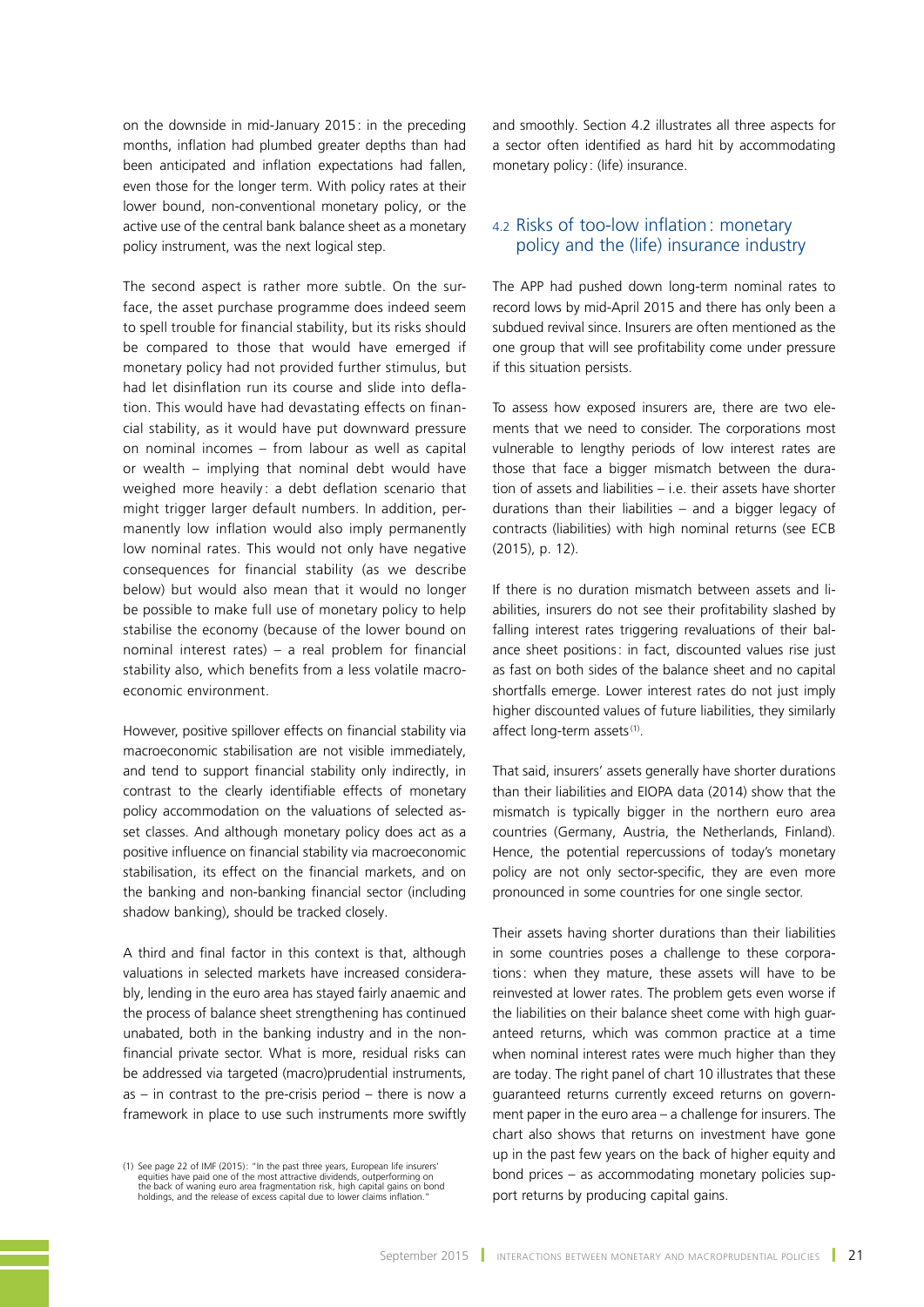#### **Chart 10** INSURERS AND LOW INTEREST RATES



Sources: EIOPA, ECB.

(1) The data reveal the annually guaranteed returns for insurers that have actually issued such guarantees.

Paradoxically, the current very low interest rate environment also creates the best conditions to ensure the future financial health of the insurers, precisely because these low-interest policies are supposed to breathe new life into the economy and get inflation back up  $-$  a sure route towards higher interest rates. In that context, it is instructive to investigate what are the driving forces behind these low nominal rates.

Chart 11 breaks down ten-year rates on AAA-rated government paper in the euro area : long-term nominal rates contain a compensation for expected inflation (measured here in terms of ten-year inflation swaps) and an implicit real interest rate (measured as the difference between nominal rates and the inflation swap). The chart does not explicitly allow for the role played by risk premiums (intended to compensate for risks related to, for example, long durations or liquidity of the instruments).

In the pre-crisis 2005-2007 period, long-term interest rates stood at around 3.8%, breaking down into inflation compensation of nearly 2.2% and real interest rates of 1.6%. This latter percentage more or less equalled the economy's

(1) OECD forecasts.

potential growth<sup>(1)</sup>, which makes sense as long-term real interest rates typically tie in closely with this.

Just before the ECB announced its APP in December 2014, nominal ten-year rates had come down to 75 basis points, while implicit real interest rates had turned slightly negative in the wake of previous monetary policy easing plus the expectation of a future expanded asset purchase programme. In fact, real interest rates had dipped below potential growth – a monetary stimulus. However, inflation expectations had also fallen sharply: in December 2014, the financial markets were pricing in average inflation for the next decade of a mere 1.2%, well below the Eurosystem's objective and significantly lower than the  $2.2\%$  inflation compensation seen in 2005-2007<sup>(2)</sup>. In other words, the subdued inflation outlook was also contributing to low long-term nominal rates.

In June 2015, after a few months of APP, long-term nominal rates had moved somewhat higher than in December 2014, to 88 basis points. When broken down, however, these nominal rates were clearly more growth-friendly than in December: higher inflation expectations imply lower ex ante real interest rates and more monetary stimulus.

The ECB's APP has significantly reduced the chances of interest rates getting stuck in a 'Japanese' scenario

<sup>(2)</sup> This 2.2 % inflation compensation in the pre-crisis period is not necessarily<br>inconsistent with inflation expectations "below, but close to, 2 %" as different<br>types of risk premiums (e.g. liquidity premiums) influence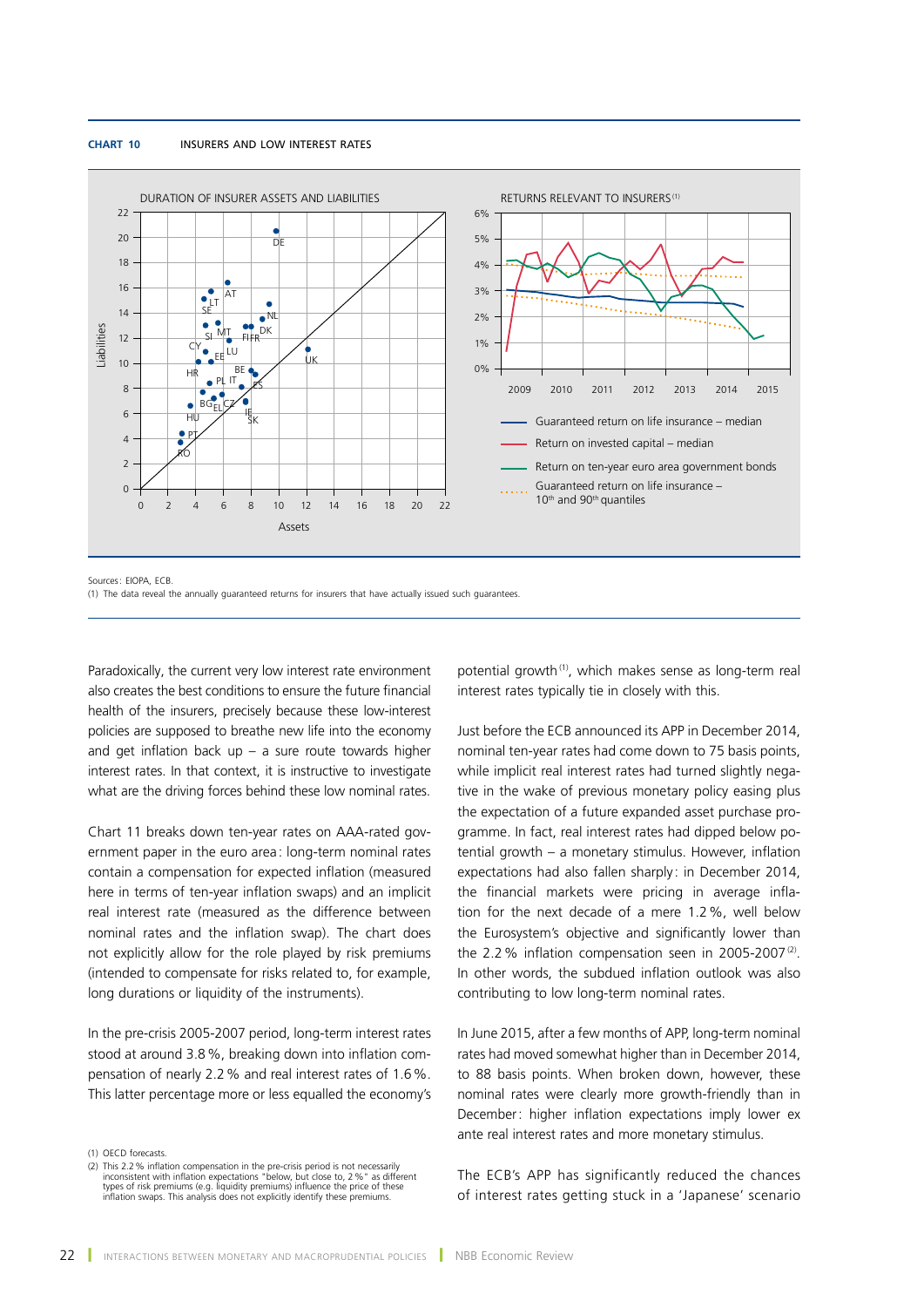

**Chart 11** TWO LONG-TERM SCENARIOS FOR TEN-YEAR NOMINAL RATES (as a %)

of deflation and decades of interest rates close to zero, even in the longer maturities. A 'Japanese' scenario here suggests a "passive" monetary policy not actively combating falling inflation. It implies an acceptance of disinflation and economies sliding into permanently low or even negative inflation, and so also into low nominal rates. This particular scenario may bring about a new equilibrium in which nominal rates equal zero, while prices fall at a pace implying real interest rates on a par with the potential growth of the economy<sup>(1)</sup> (and with real interest rates neither stimulative nor restrictive to growth). This scenario is outlined by Bullard (2010) and also covered by Boeckx, Butzen, Cordemans and Ide (2015).

The APP attempts to prevent just such a scenario by putting downward pressure on real interest rates and thus kick-starting the economy as well as inflation. Under this scenario, nominal rates should eventually also turn higher, as inflation expectations amount to around 2% and real interest rates approximate potential growth.

Our analysis shows that the APP helps to ward off the threat of low nominal rates  $-$  for insurers, say  $-$  by stabilising its inflation component. However, real interest rates

(1) To arrive at equilibrium real rates, the analysis used long-term potential growth in the euro area as projected by the OECD.

over a longer horizon are outside the control of monetary policy, as these tend to reflect potential growth. And potential growth depends on factors unrelated to monetary policy, such as technological advances, demographics and labour market policies.

Should potential growth – for various reasons – languish below past levels (and international institutions expect it will), prudential policy may have a part to play in incorporating this new "real reality", for instance when setting return guarantees on life insurance. In addition, the regulator should also actively monitor whether corporations (continue to) pursue appropriate asset liability management and do not get tempted into an excessive search for yield (as noted above) or by selling off high-coupon bonds too hastily as they record high prices due to low interest rates.

The NBB (2015) discusses in greater detail the prudential measures the Bank has taken in its capacity as the insurance industry's regulator. Within the framework of Belgian insurance laws, the Bank puts a proposal to the competent minister to adjust the mechanism of maximum rates on individual long-term insurance contracts. The Bank also recommends that insurers move cautiously on locking in capital gains in light of the environment of low interest rates. Its 2013 decision – calling for the creation of a socalled "flashing-light provision" as additional provision to cushion interest rate risks – also still applies.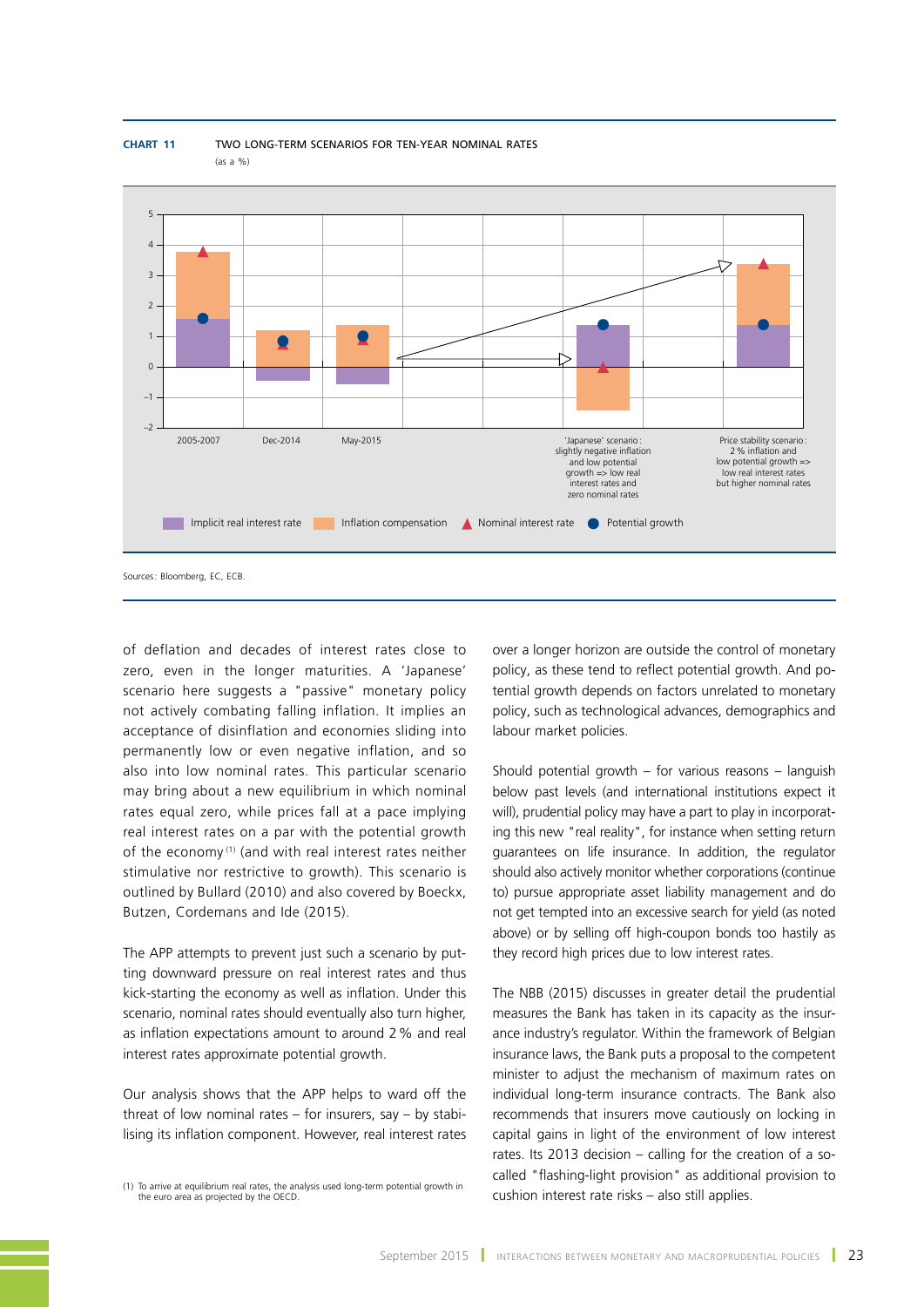# Conclusions

The Tinbergen principle states that, for economic policy to be successful, there should be at least one instrument for each objective. It is within this framework that the ECB has been given macroprudential responsibilities to ensure financial stability, while keeping its (macro)prudential objectives separate from its duty to ensure price stability.

However, this does not imply that, in addition to synergies, trade-offs between macroeconomic and financial objectives might arise. Interaction between the two policy domains is therefore inevitable.

Although monetary policy does not have macroprudential objectives, a "leaning against the wind" policy might be appropriate when financial imbalances are widespread or if sufficiently effective prudential instruments are not available.

In the current context, expansive monetary policies appear justified as the economy shows no signs of widespread, excessive risk behaviour, as monetary policy in fact has positive spillovers on financial stability via macroeconomic stabilisation, and as targeted macroprudential instruments are available to help address risks that might emerge.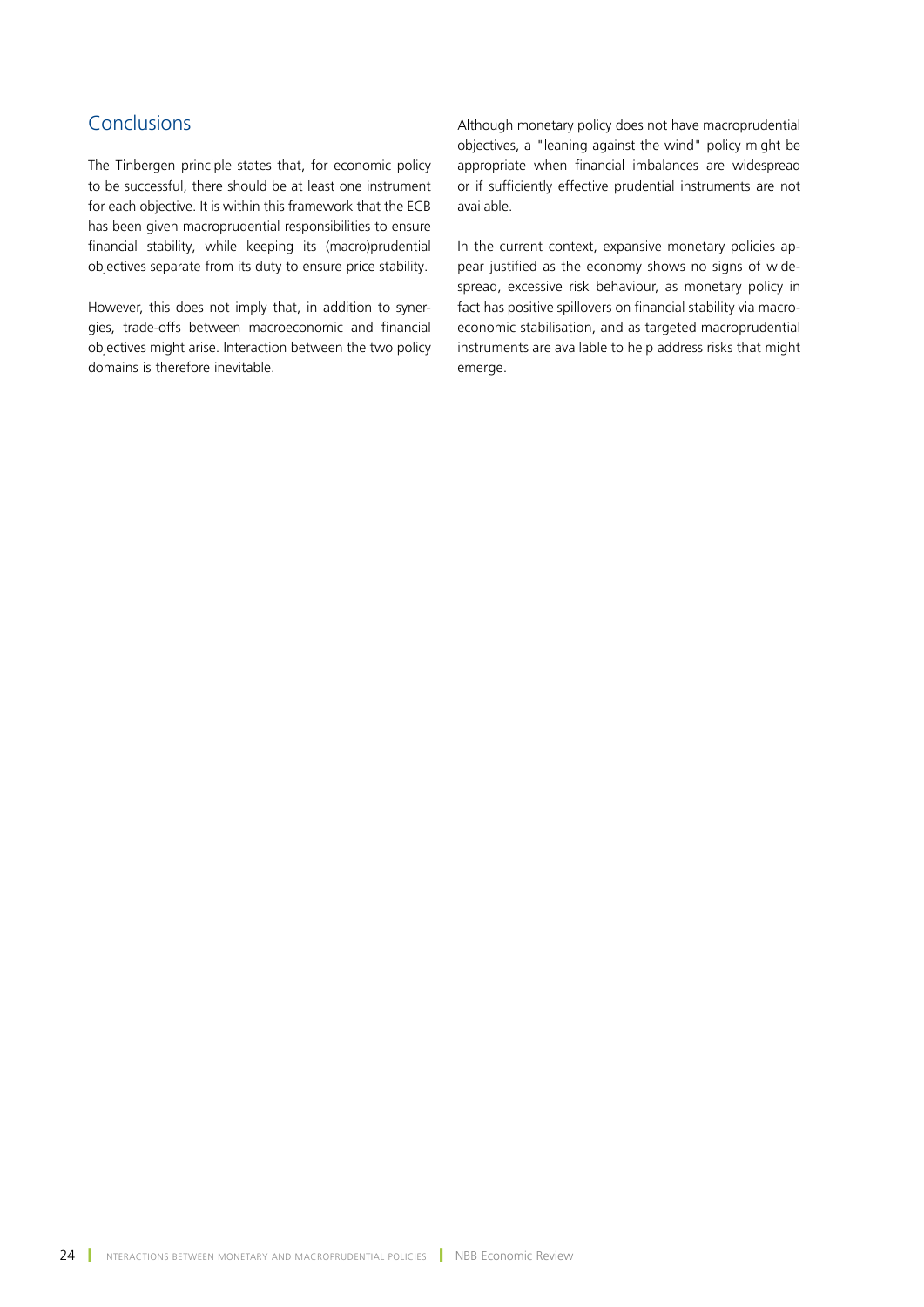# **Bibliography**

Adrian T. and Shin H.S. (2010), "The Changing Nature of Financial Intermediation and the Financial Crisis of 2007-2009", *Annual Review of Economics*, 2, pp. 603 18.

Bean C. (2003), "Asset Prices, financial imbalances and monetary policy : are inflation targets enough?" in Richards and Robinson (eds.), *Asset prices and Monetary policy*, 4876, Reserve Bank of Australia.

Belgian Official Gazette (2014), Law of 25 April 2014 on the implementation of mechanisms for macroprudential policy and determination of the specific duties of the National Bank of Belgium as part of its task to contribute to the stability of the financial system.

Bernanke B. (2007), *The Financial Accelerator and the Credit Channel*, remarks at the conference on The Credit Channel of Monetary Policy in the Twenty-first Century, Federal Reserve Bank of Atlanta.

Bernanke B. (2011), *The effects of the Great Recession on Central Bank Doctrine and Practice*, speech at the 56th Economic conference, Federal Reserve Bank of Boston.

Bernanke B. and Gertler M. (1995), "Inside the black box : the credit channel of monetary policy transmission", *Journal of Economic Perspectives*, 9(4), pp. 27 48.

Bernanke B. and Gertler M. (2001), "Should Central Banks Respond to Movements in Asset Prices?", *American Economic Review*, Vol. 91, pp. 253 257.

Bernanke B.S., Gertler M. and Gilchrist S. (1999), "The financial accelerator in a Quantitative Business Cycle Framework", *Handbook of Macroeconomics*, Volume 1, Chapter 21, pp. 1341 1393.

Boeckx J., Butzen P., Cordemans N. and Ide S. (2015), "Deflation in Japan, Abenomics and lessons for the euro area", NBB, *Economic Review*, June, pp. 99 123.

Borio C. and Lowe P. (2002), *Asset prices, Financial and Monetary Stability : Exploring the Nexus*, BIS Working Paper 114.

Borio C. and Zhu H. (2008), *Capital regulation, risk-taking and monetary policy : a missing link in the transmission mechanism*, BIS Working Paper 268.

Borio C. (2011), *Central banking post-crisis: what compass for uncharted waters?*, BIS Working Paper 353.

Bullard J. (2010), Seven Faces of "The Peril", *Federal Reserve Bank of St. Louis Review*, September/October, 92(5), 339 52: http://research.stlouisfed.org/econ/bullard/pdf/SevenFacesFinalJul28.pdf.

Cecchetti S., Genberg H., Lipsky J. and Wadhwani S. (2000), *Asset Prices and Central Bank Policy*, Geneva Reports on the World Economy, 2, International Centre for Monetary and Banking Studies and Centre for Economic Policy Research.

Constâncio V. (2014), *The ECB and macro-prudential policy : from research to implementation*, speech at the 3rd Macroprudential Research Network Conference, Frankfurt, 23 June.

Cordemans N. and Ide S. (2012), "Monetary policy in the United States and the euro area during the crisis", NBB, *Economic Review*, June, pp. 39 65.

De Grauwe P. (2008), "The Risks of being Chairman in the Age of Turbulence", *International Finance*, 11:1, pp. 109 115.

DNB (2013), *2012 Annual Report*.

EBA (2014), *Fourth report on the consistency of risk weighted assets*.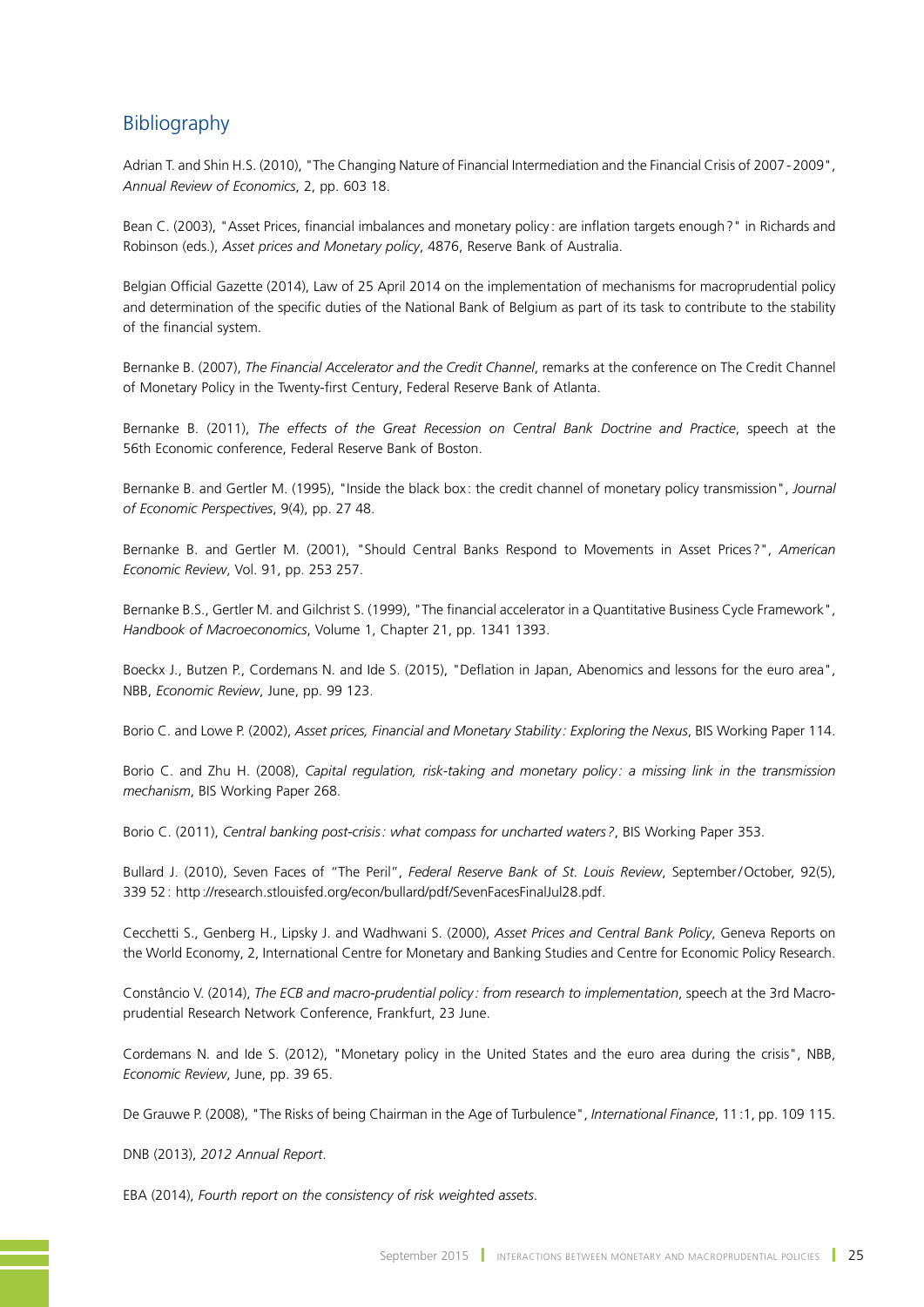ECB (2007), "The impact of short-term interest rates on bank risk-taking", *Financial Stability Review*, pp. 163 167.

ECB (2014a), Decision ECB/2014/1 of the European Central Bank of 22 January 2014 amending Decision ECB/2004/2 adopting the Rules of Procedure of the European Central Bank.

ECB (2014b), Decision ECB/2014/39 of the European Central Bank of 17 September 2014 on the implementation of the separation between the monetary policy and supervision function of the European Central Bank.

ECB (2015), *Financial Stability Review*, May.

EIOPA (2014), *EIOPA Insurance stress test 2014*, November.

EU (2010), Regulation (EU) No. 1092/2010 of the European Parliament and of the Council of 24 November 2010 on European Union macroprudential oversight of the financial system and establishing a European Systemic Risk Board.

EU (2013a), Directive 2013/36/EU of the European Parliament and of the Council of 26 June 2013 on access to the activity of credit institutions and the prudential supervision of credit institutions and investment firms, amending Directive 2002/87/ EC and repealing Directives 2006/48/EC and 2006/49/EC.

EU (2013b), Regulation (EU) No. 575/2013 of the European Parliament and of the Council of 26 June 2013 on prudential requirements for credit institutions and investment firms and amending Regulation (EU) No. 648/2012.

EU (2013c), Council Regulation (EU) No. 1024/2013 of 15 October 2013 conferring specific tasks on the European Central Bank concerning policies relating to the prudential supervision of credit institutions.

Gambacorta L. (2009), "Monetary Policy and the Risk Taking Channel", *BIS Quarterly Review*.

Gelain P. and Ilbas P. (2014), *Monetary and Macroprudential Policies in an Estimated Model with Financial Intermediation*, NBB Working Paper 258.

Grande M. (2014), *Integrating macro- and micro-prudential supervision at the ECB*, Presentation at the 9<sup>th</sup> High Level Meeting on Global Banking Standards and Regulatory and Supervisory Priorities in the Americas, Lima (Peru), 4 and 5 November.

Herman A., Igan D. and Solé J. (2015), *The macroeconomic relevance of credit flows: an exploration of US data*, IMF Working Paper 15/143.

IMF (2015), *Global Financial Stability Review*, April.

Jiménez G., Ongena S., Peydró J.-L.and Saurina J. (2012), *Macroprudential policy, countercyclical bank capital buffers and credit supply : Evidence from the Spanish dynamic provisioning experiments*, NBB Working Paper Research series N° 231, October.

Knot K. (2014), "Governance of macroprudential policy", *Financial Stability Review*, Banque de France, April.

Mishkin F.S. (2001), *The transmission mechanism and the role of asset prices in monetary policy*, NBER Working Papers 8617.

NBB (2015), *Financial Stability Report*, June.

Official Journal of the European Union C 326 of 26.10.2012, p. 230, Protocol (No. 4) on the statute of the European system of central banks and of the European Central Bank.

Reinhart C. and Rogoff K. (2009), *This Time is Different: Eight Centuries of Financial Folly*, Princeton University Press.